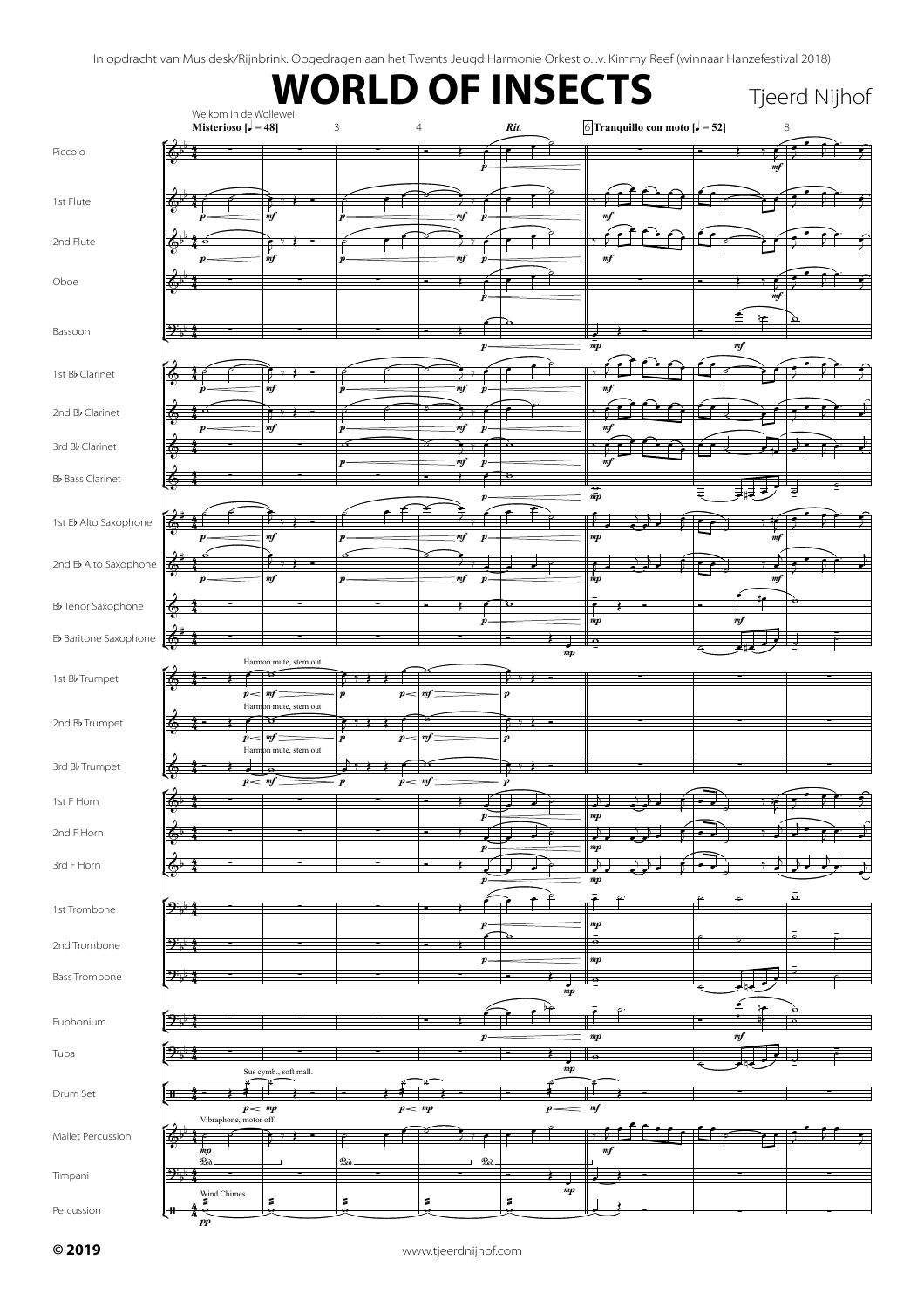|              | 9                                                   | 10                   | 11             | $12\,$                          |                         | $Rit$ .          | $15$ [ $J = 48$ ]<br>16 |                                          |
|--------------|-----------------------------------------------------|----------------------|----------------|---------------------------------|-------------------------|------------------|-------------------------|------------------------------------------|
| Picc.        |                                                     |                      |                |                                 |                         |                  |                         |                                          |
|              |                                                     |                      |                |                                 |                         |                  |                         |                                          |
| $1$ st Fl.   | $\mathbb{Z}^{\mathbb{Z}^{\infty}}$                  |                      |                |                                 | m f                     |                  |                         | $\frac{4}{4}$                            |
| 2nd Fl.      |                                                     |                      |                |                                 |                         |                  |                         | 车                                        |
|              |                                                     |                      |                |                                 | m f                     |                  |                         |                                          |
|              | $\frac{1}{2}$                                       |                      |                |                                 |                         |                  |                         | ま                                        |
|              |                                                     |                      |                |                                 |                         |                  |                         |                                          |
|              | 9 ⊅                                                 |                      |                | $\stackrel{\circ}{\Rightarrow}$ | $\stackrel{\bullet}{=}$ |                  |                         | ⇞                                        |
|              |                                                     |                      |                |                                 | $\equiv f$              |                  | p                       |                                          |
| $1$ st Clar. |                                                     | $\bullet$            |                |                                 |                         |                  |                         | 湰                                        |
|              |                                                     |                      |                |                                 |                         |                  |                         |                                          |
| 2nd Clar.    |                                                     | $\overline{\cdot}$   |                |                                 |                         |                  |                         | 耄                                        |
| 3rd Clar.    | ∲                                                   |                      |                |                                 |                         |                  |                         |                                          |
| Bs. Clar.    | ⊜<br>$\overline{b}$                                 |                      |                |                                 |                         |                  |                         |                                          |
|              |                                                     |                      | इं∉चर्         |                                 |                         |                  | $\boldsymbol{p}$        |                                          |
|              | 1st A. Sax. $\sqrt{\frac{2}{3} \cdot \frac{6}{10}}$ | $\rightarrow$        |                |                                 |                         |                  |                         | 隆                                        |
|              | 2nd. A. Sax. $\frac{1}{2}$                          | $\rightarrow$        |                |                                 |                         |                  |                         | \$                                       |
|              |                                                     |                      |                |                                 |                         |                  |                         |                                          |
|              | $\rightarrow$                                       |                      |                |                                 |                         |                  |                         |                                          |
|              |                                                     |                      |                |                                 |                         |                  |                         |                                          |
|              |                                                     | Open                 |                |                                 |                         |                  |                         | $\frac{d}{m}$                            |
| $1$ st Tpt.  |                                                     | $_{\it mp}$          |                |                                 |                         |                  |                         | 隆                                        |
|              |                                                     | Open                 |                |                                 | ⇉                       |                  |                         | $\widehat{\mathcal{X}}^*$                |
| 2nd Tpt.     | ক                                                   | $\mathfrak{m}p$      |                |                                 |                         |                  |                         | $\frac{4}{4}$                            |
| 3rd Tpt.     | 傻                                                   | $\frac{1}{\sqrt{2}}$ | $\blacksquare$ | $\overline{\phantom{a}}$        |                         |                  |                         | $\frac{2}{7}$                            |
|              | ₷                                                   | $\overline{mp}$      |                |                                 |                         |                  | $\boldsymbol{p}$        |                                          |
|              | 奋                                                   |                      |                |                                 |                         |                  |                         | $\frac{4}{4}$                            |
| 2nd Hn.      | 蚕                                                   |                      |                |                                 |                         |                  |                         | 4<br>ÃŦ                                  |
| 3rd Hn.      | 6                                                   |                      |                |                                 |                         |                  |                         |                                          |
|              |                                                     | Ā                    |                |                                 |                         |                  | $\boldsymbol{p}$        |                                          |
| $1$ st Tbn.  | $\mathbf{\mathcal{P}}$                              |                      |                |                                 |                         | p                |                         | 葎                                        |
| 2nd Tbn.     | $9\pm$                                              | 0                    | o              |                                 |                         |                  |                         | $\frac{4}{4}$                            |
|              |                                                     |                      |                |                                 |                         | $\boldsymbol{p}$ |                         |                                          |
| Bs. Tbn.     | $2\,\mathrm{p}$                                     |                      |                | Φc                              | $\boldsymbol{f}$        | $\boldsymbol{p}$ |                         | $\mathbf{P}$<br>ŧ                        |
|              |                                                     |                      |                | (b)∉                            |                         |                  |                         |                                          |
|              |                                                     |                      |                |                                 | f                       | $\pmb{p}$        |                         | 撁                                        |
|              | $\mathcal{Y}^{\perp}_{\mathcal{V}}$                 |                      |                | ゆす                              |                         |                  |                         | 撁<br>$m\hspace{-1.2pt}/\hspace{-1.2pt}/$ |
|              | ⊞                                                   |                      |                |                                 |                         |                  |                         | 瑈                                        |
|              | $\Phi^{\sharp}$                                     |                      |                |                                 |                         |                  |                         | $\mathbb{Z}$<br>ま                        |
|              |                                                     |                      |                |                                 | $\pmb{p}$               |                  | mp<br>Led.              |                                          |
|              | $\mathfrak{P}^+$                                    |                      |                |                                 |                         |                  |                         | $\frac{2}{4}$ ,<br>$\frac{1}{m}f$ —      |
|              |                                                     |                      |                |                                 |                         |                  |                         | Sus cymb.                                |
|              | ľ₩.                                                 |                      |                |                                 |                         |                  |                         | $p\rightleftharpoons$                    |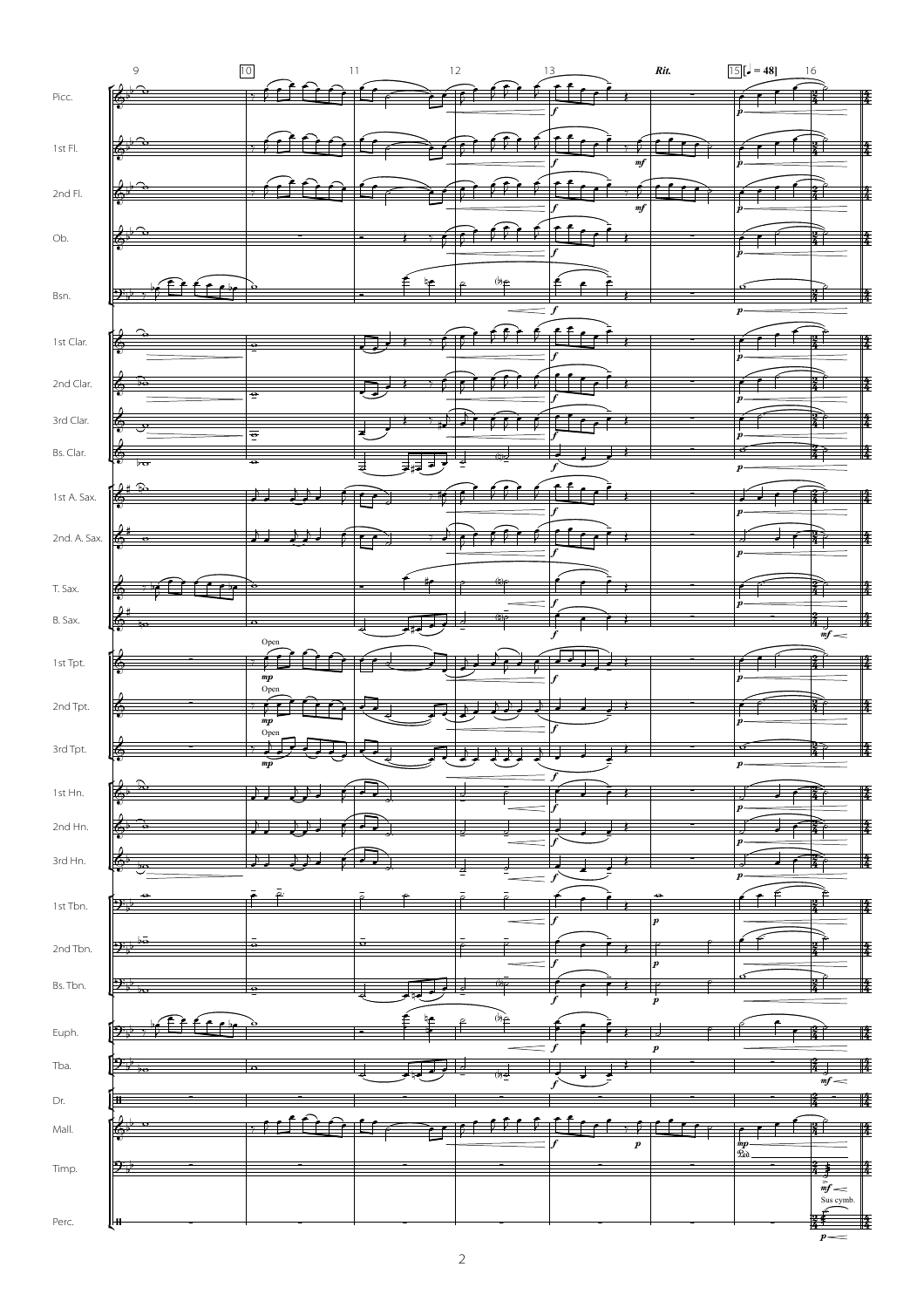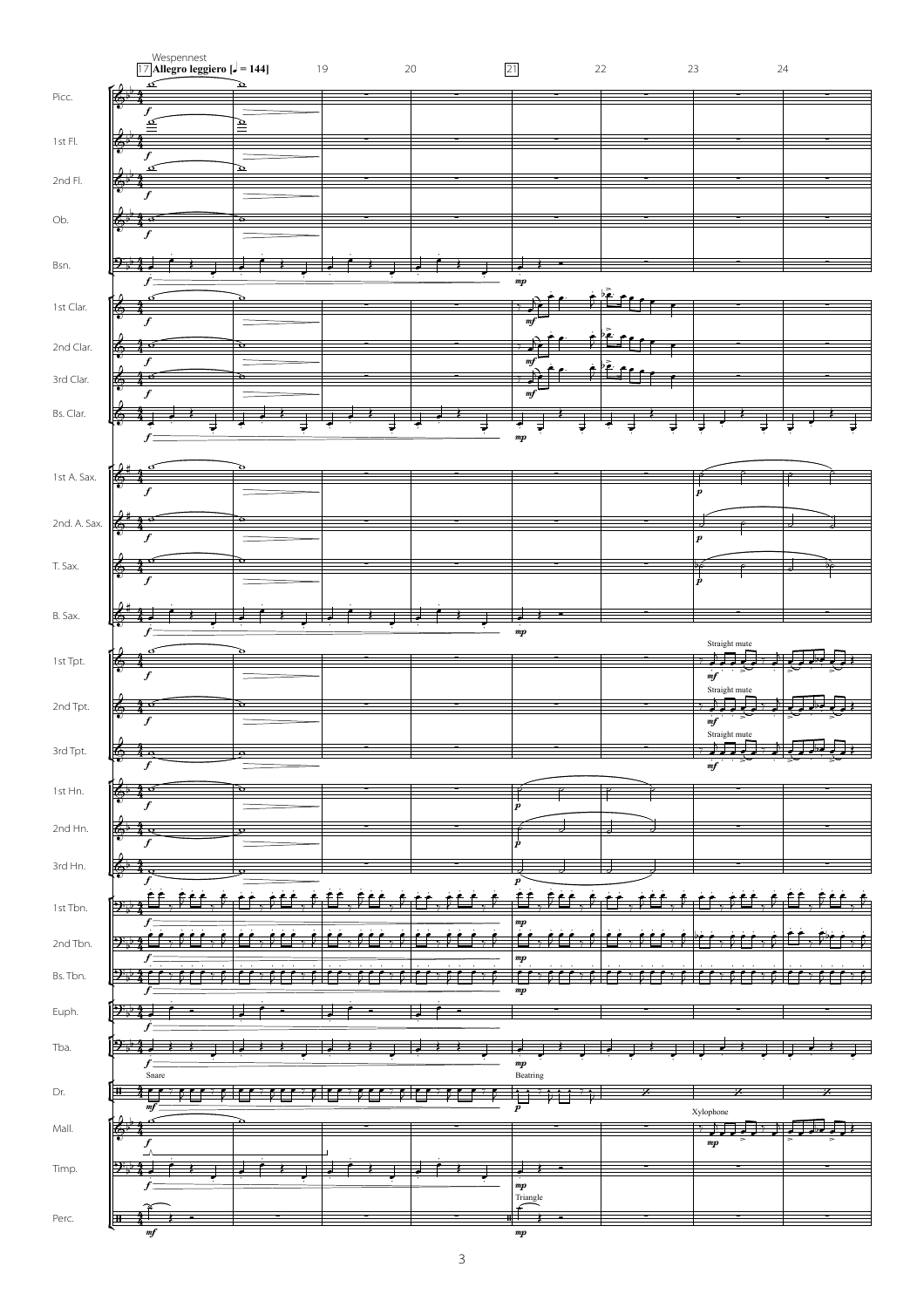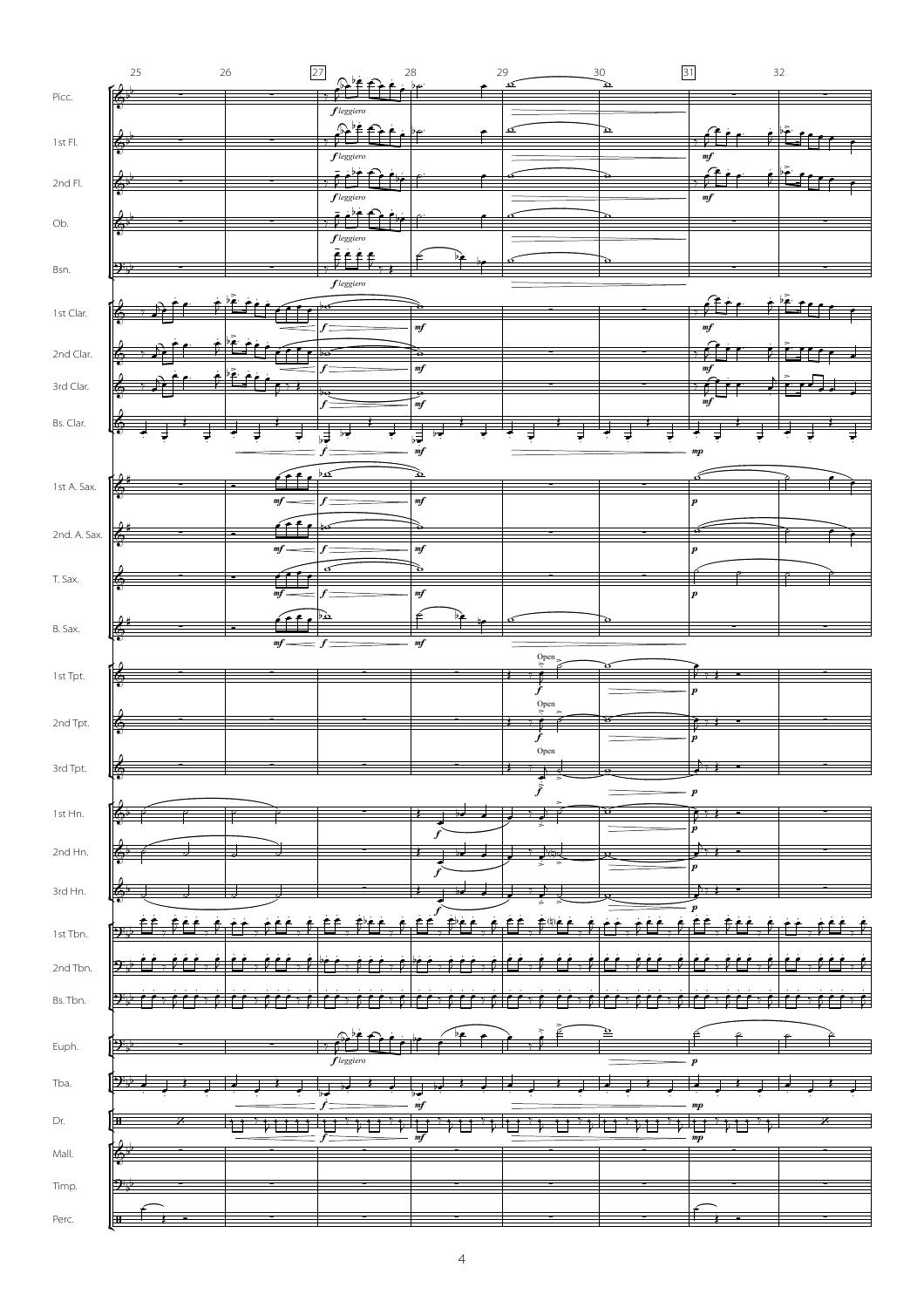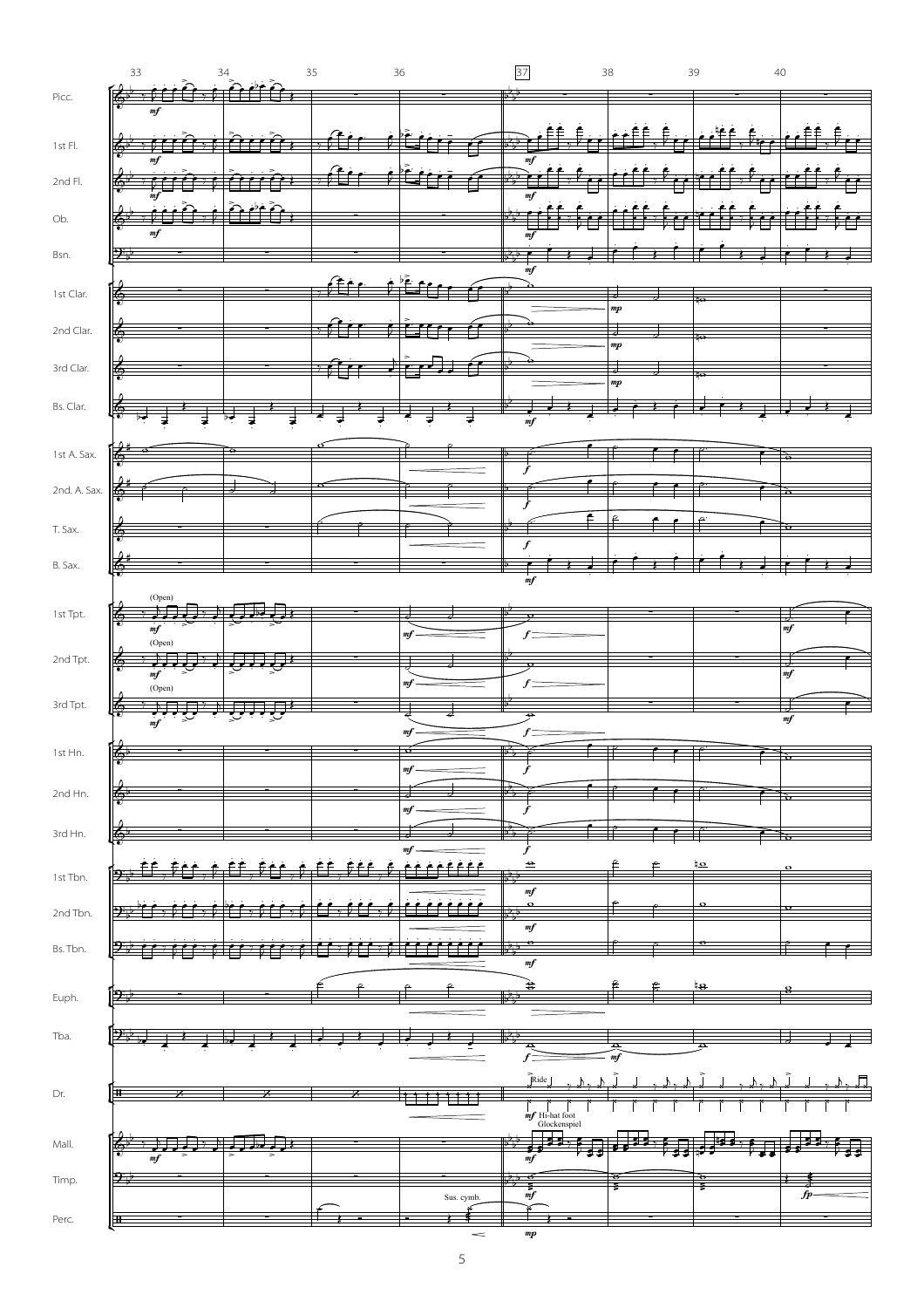|              | 41                               | 42<br>43                                                                                                        | 44                            |                      | 45                               | 46<br>47                                               | 48 |
|--------------|----------------------------------|-----------------------------------------------------------------------------------------------------------------|-------------------------------|----------------------|----------------------------------|--------------------------------------------------------|----|
| Picc.        | 會                                |                                                                                                                 |                               |                      |                                  |                                                        |    |
|              |                                  |                                                                                                                 |                               |                      | m f                              |                                                        |    |
| 1st Fl.      | أفاخ                             |                                                                                                                 | ₹                             | 銈                    | 里<br>₿<br>₿                      | $\frac{\dot{\mathbf{a}}}{\dot{\overline{\mathbf{a}}}}$ |    |
|              |                                  |                                                                                                                 |                               |                      | m f                              |                                                        |    |
| 2nd Fl.      |                                  | <del>في ان القادر المسل</del> وم المسلم المسلم المسلم المسلم المسلم المسلم المسلم المسلم المسلم المسلم المسلم ا |                               | ≛≟<br>$\rightarrow$  | é.<br>mf                         |                                                        |    |
| Ob.          | $\epsilon$ $\epsilon$ $\epsilon$ | <u>e e S. S. e e e e e</u>                                                                                      | $\frac{1}{2}$ , $\frac{1}{2}$ |                      |                                  |                                                        |    |
|              |                                  |                                                                                                                 |                               |                      | m f                              |                                                        |    |
| Bsn.         | ン                                |                                                                                                                 |                               |                      | $_{mp}$                          |                                                        |    |
|              |                                  |                                                                                                                 |                               |                      |                                  |                                                        |    |
| 1st Clar.    |                                  |                                                                                                                 |                               |                      |                                  | mf                                                     |    |
| 2nd Clar.    | र्क                              |                                                                                                                 |                               |                      |                                  |                                                        |    |
|              |                                  |                                                                                                                 |                               |                      |                                  | m f                                                    |    |
| 3rd Clar.    | 6                                |                                                                                                                 |                               |                      |                                  | ₽                                                      |    |
|              |                                  |                                                                                                                 | m f                           |                      |                                  | $\bar{m}f$                                             |    |
| Bs. Clar.    | 6                                |                                                                                                                 |                               |                      | mp                               |                                                        |    |
|              |                                  |                                                                                                                 |                               |                      | ÈĖ, ŽĖĖ                          | $\mathfrak{p}$ of $\mathfrak{p}$                       |    |
| 1st A. Sax.  |                                  |                                                                                                                 |                               |                      | mf                               |                                                        |    |
| 2nd. A. Sax. | 一个                               |                                                                                                                 |                               |                      |                                  |                                                        |    |
|              |                                  |                                                                                                                 | $\ddot{\bullet}$              |                      | mf                               |                                                        |    |
| T. Sax.      |                                  |                                                                                                                 |                               |                      | f f<br>$\overline{\mathit{mf}}$  |                                                        |    |
| B. Sax.      | $\Phi$                           |                                                                                                                 |                               |                      | $\frac{1}{\sigma}$               |                                                        |    |
|              |                                  |                                                                                                                 |                               |                      | $_{mp}$                          |                                                        |    |
|              |                                  |                                                                                                                 |                               |                      |                                  |                                                        |    |
|              |                                  |                                                                                                                 |                               |                      |                                  |                                                        |    |
| 1st Tpt.     |                                  |                                                                                                                 |                               | ₱                    |                                  | $\frac{1}{\pi f}$                                      |    |
| 2nd Tpt.     |                                  |                                                                                                                 |                               |                      |                                  |                                                        |    |
|              |                                  |                                                                                                                 | $\overline{\bullet}$          | $\overline{\bullet}$ |                                  | ≠<br>m f                                               |    |
| 3rd Tpt.     |                                  |                                                                                                                 |                               |                      |                                  | $\overrightarrow{m}$                                   |    |
|              |                                  |                                                                                                                 |                               |                      |                                  |                                                        |    |
| $1st Hn.$    | ⊝                                |                                                                                                                 |                               |                      | $\overline{\mathit{mf}}$         |                                                        |    |
| $2nd Hn.$    |                                  |                                                                                                                 |                               |                      |                                  | $\mathbf{\sigma}$                                      |    |
|              |                                  |                                                                                                                 |                               |                      | $\overline{\mathit{mf}}$         |                                                        |    |
| 3rd Hn.      |                                  |                                                                                                                 |                               |                      | $\overline{\mathit{mf}}$         |                                                        |    |
|              | 2.1                              |                                                                                                                 |                               |                      | $\bullet$                        | <u>م ا</u>                                             |    |
| 1st Tbn.     |                                  |                                                                                                                 |                               |                      | $\sqrt{np}$                      |                                                        |    |
| 2nd Tbn.     | $9\,$ ) $\,$ 0                   | ⊖                                                                                                               | of                            |                      |                                  |                                                        |    |
|              | $2 + 1$                          |                                                                                                                 | $\sim$                        | ò                    | $\it mp$<br>$\overline{\bullet}$ |                                                        |    |
| Bs. Tbn.     |                                  |                                                                                                                 |                               |                      | $\it mp$                         |                                                        |    |
|              | $2\frac{1}{2}$                   | ╩                                                                                                               | உ<br>$\overline{\mathbf{o}}$  |                      | 毕                                |                                                        |    |
| Euph.        |                                  |                                                                                                                 |                               |                      | $\it mf$                         |                                                        |    |
| Tba.         | $9\,\mathrm{pb}$                 |                                                                                                                 |                               |                      | $\bullet$                        |                                                        |    |
|              |                                  |                                                                                                                 |                               |                      | $\it mp$                         |                                                        |    |
| Dr.          | Œ                                |                                                                                                                 |                               | 员                    |                                  |                                                        |    |
|              |                                  |                                                                                                                 |                               |                      |                                  |                                                        |    |
| Mall.        | 6                                |                                                                                                                 |                               |                      |                                  |                                                        |    |
| Timp.        | $2_{\rm F}$                      |                                                                                                                 |                               |                      |                                  |                                                        |    |
| Perc.        | 圧                                |                                                                                                                 | 三言                            | ţ                    |                                  |                                                        |    |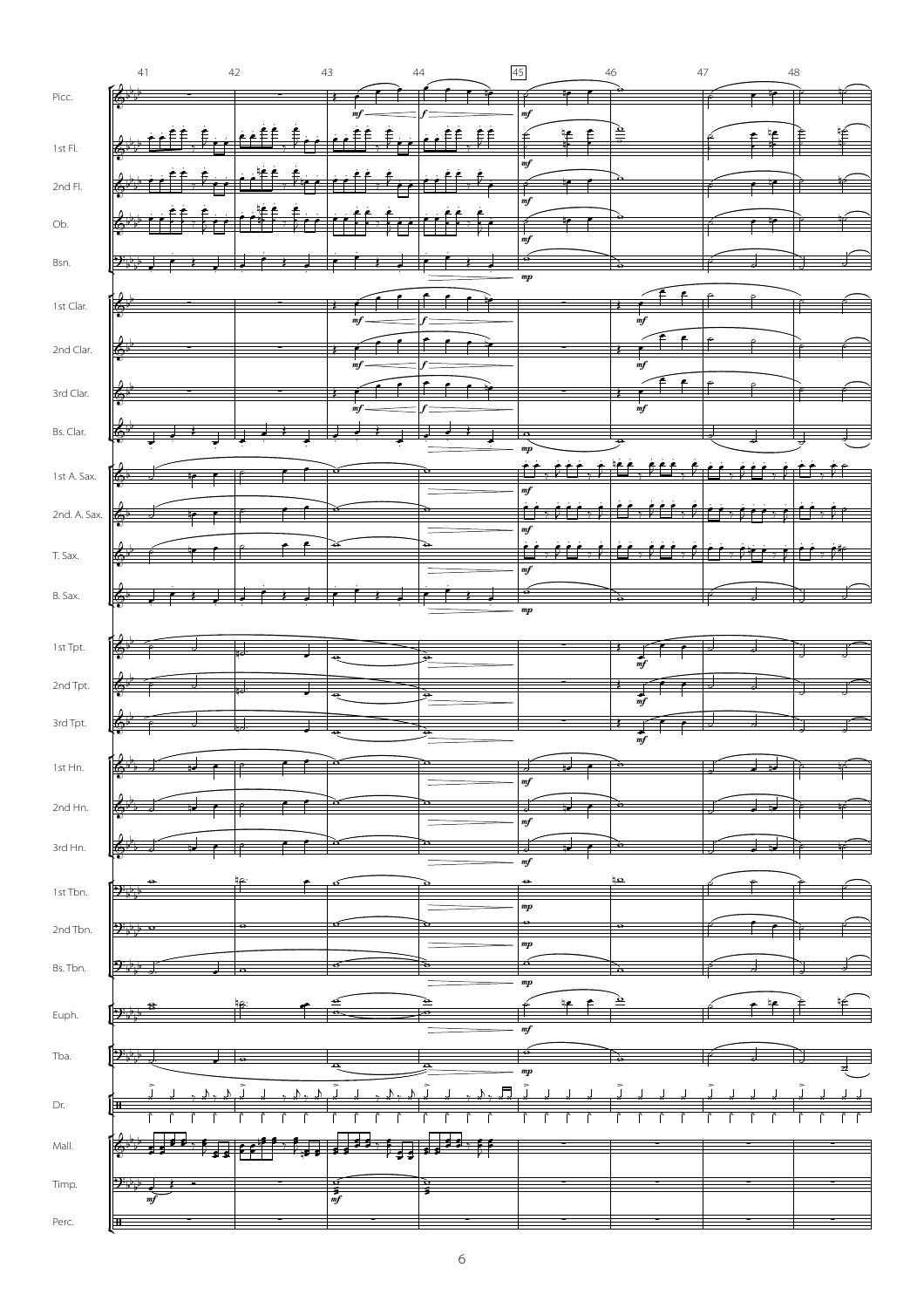|              | 49                                      | 50                      | 51                                                                                   | 52                                                            | 53                                                                | 54      | 55                        | 56                               |
|--------------|-----------------------------------------|-------------------------|--------------------------------------------------------------------------------------|---------------------------------------------------------------|-------------------------------------------------------------------|---------|---------------------------|----------------------------------|
| Picc.        | $\mathbb{C}^{\mathbb{P}^p}$             |                         |                                                                                      |                                                               |                                                                   |         |                           |                                  |
|              | $\frac{\epsilon}{\epsilon}$<br>Ê.       | $\frac{1}{2}$           | $\it mf$                                                                             |                                                               |                                                                   |         | mf                        |                                  |
| $1$ st Fl.   |                                         |                         | $\it mf$                                                                             |                                                               | fp                                                                |         | mf                        |                                  |
| 2nd Fl.      |                                         |                         |                                                                                      |                                                               |                                                                   |         |                           |                                  |
|              |                                         |                         | $\it mf$                                                                             |                                                               | fp                                                                |         | $\it mf$                  |                                  |
| Ob.          |                                         |                         |                                                                                      |                                                               |                                                                   |         |                           |                                  |
|              |                                         |                         |                                                                                      |                                                               | ĥ                                                                 |         |                           |                                  |
| Bsn.         | ファー                                     |                         |                                                                                      |                                                               | $\sum_{i=1}^{n}$<br>أأنفذ                                         |         |                           |                                  |
|              |                                         |                         |                                                                                      |                                                               | $\overline{fp}$                                                   |         |                           |                                  |
| 1st Clar.    | $\sigma$                                |                         |                                                                                      |                                                               |                                                                   |         |                           |                                  |
|              |                                         |                         | m f                                                                                  |                                                               |                                                                   |         | mf                        |                                  |
| 2nd Clar.    |                                         |                         | m f                                                                                  |                                                               |                                                                   |         |                           |                                  |
|              |                                         |                         |                                                                                      |                                                               |                                                                   |         | $m\!f$                    |                                  |
| 3rd Clar.    |                                         |                         | $\frac{p}{\sqrt{m}}$                                                                 | f f f f                                                       |                                                                   |         | m f                       | mf                               |
| Bs. Clar.    | ଙ                                       |                         |                                                                                      |                                                               |                                                                   |         |                           |                                  |
|              |                                         |                         | $\frac{1}{m}$<br>₹                                                                   | ₹<br>₹                                                        | ₹                                                                 | ⋣       | ₹<br>₹                    | ₹<br>₹                           |
|              |                                         |                         |                                                                                      |                                                               |                                                                   |         |                           |                                  |
| 1st A. Sax.  | 6                                       |                         | $_{\it mp}$                                                                          |                                                               | mf                                                                |         |                           | mf                               |
|              |                                         |                         |                                                                                      |                                                               |                                                                   |         | тp                        |                                  |
| 2nd. A. Sax. | $\mathbf{f}$<br>$\overline{\mathbb{G}}$ |                         | тp                                                                                   |                                                               | mf                                                                |         |                           | $m f \equiv$                     |
|              |                                         |                         |                                                                                      |                                                               |                                                                   |         | тp                        |                                  |
| T. Sax.      | $\sim$ $\sim$ $\sim$ $\sim$             |                         | $_{\it mp}$                                                                          |                                                               |                                                                   |         |                           | <b>file</b>                      |
|              |                                         |                         |                                                                                      |                                                               |                                                                   |         | $_{\it mp}$               |                                  |
| B. Sax.      | $\overline{\bullet}$                    | $\overline{\mathbf{c}}$ |                                                                                      |                                                               |                                                                   |         |                           | ŕf                               |
|              |                                         |                         |                                                                                      |                                                               |                                                                   |         |                           | $\it{mf}$ ——                     |
| 1st Tpt.     |                                         |                         |                                                                                      |                                                               |                                                                   |         |                           |                                  |
| 2nd Tpt.     |                                         |                         |                                                                                      |                                                               | $m\!f$                                                            |         |                           |                                  |
|              |                                         |                         |                                                                                      |                                                               |                                                                   |         |                           |                                  |
| 3rd Tpt.     | ′م≫<br>$\overline{\cdot}$               |                         | $\bullet$                                                                            |                                                               |                                                                   |         |                           |                                  |
|              |                                         |                         | ò                                                                                    |                                                               |                                                                   |         |                           |                                  |
| 1st Hn.      | ଚ≚                                      |                         |                                                                                      |                                                               |                                                                   |         | If<br>$\sqrt{np}$         |                                  |
| 2nd Hn.      | ଚ∘                                      |                         |                                                                                      |                                                               |                                                                   |         |                           |                                  |
|              |                                         |                         |                                                                                      |                                                               |                                                                   |         | $\vert \overset{+}{m}p$   |                                  |
| 3rd Hn.      |                                         | $\bullet$               | $\bullet$                                                                            |                                                               |                                                                   |         | $\boldsymbol{m}$          |                                  |
|              |                                         |                         | ff.pee.p                                                                             |                                                               |                                                                   | t ff.tr | فغف                       |                                  |
| 1st Tbn.     | $2\,\rm{pc}$                            |                         | $_{\it mp}$                                                                          |                                                               |                                                                   |         |                           |                                  |
| 2nd Tbn.     | $2_{\rm H}$                             |                         | $\sqrt{1-\gamma}$<br>千千                                                              | $\mathfrak{d}$ if $\mathfrak{d}$ is the set of $\mathfrak{d}$ |                                                                   |         | $D$ in the set of the $D$ | $\overline{p}$ in $\overline{p}$ |
|              |                                         |                         | $\sqrt{np}$                                                                          |                                                               |                                                                   |         |                           |                                  |
| Bs. Tbn.     | $2\,\mathrm{pc}$                        | ò                       | $\cdots$<br>$\sqrt{np}$                                                              | $\cdots$                                                      |                                                                   |         |                           |                                  |
|              | ₠                                       | $\mathbf{\sigma}$       |                                                                                      |                                                               |                                                                   |         |                           |                                  |
| Euph.        | $9\,\rm{ps}$                            |                         |                                                                                      |                                                               | $_{\it mp}$                                                       |         |                           |                                  |
| Tba.         | 9.25                                    |                         |                                                                                      |                                                               |                                                                   |         |                           |                                  |
|              | $\sigma$                                |                         | $\frac{1}{mp}$                                                                       |                                                               |                                                                   |         |                           |                                  |
|              | $\blacksquare$                          |                         | Snare cross stick<br>$\begin{array}{c c}\n\ast & \ast & \ast \\ \hline\n\end{array}$ |                                                               | 7.                                                                | Ζ       | 7                         | ŤĬ                               |
|              |                                         |                         | $sub$ $\boldsymbol{p}$                                                               |                                                               | $\mathbf{Xy}$ lophone                                             |         |                           |                                  |
| Mall.        | $\mathbb{C}^{\mathbb{P}}$               |                         |                                                                                      |                                                               | $\overline{2}$ , $\overline{2}$ , $\overline{2}$ , $\overline{2}$ |         |                           |                                  |
| Timp.        |                                         | $\circ$                 |                                                                                      |                                                               | $\ddot{f}$                                                        |         |                           |                                  |
|              | $\mathcal{P}_{\mathbb{P}^{\prime}}$     | š<br>mp-                | mf                                                                                   |                                                               |                                                                   |         |                           |                                  |
|              |                                         |                         |                                                                                      |                                                               |                                                                   |         |                           | Tambourine                       |
| Perc.        | Ŧ                                       |                         | ╪                                                                                    |                                                               |                                                                   |         |                           | £                                |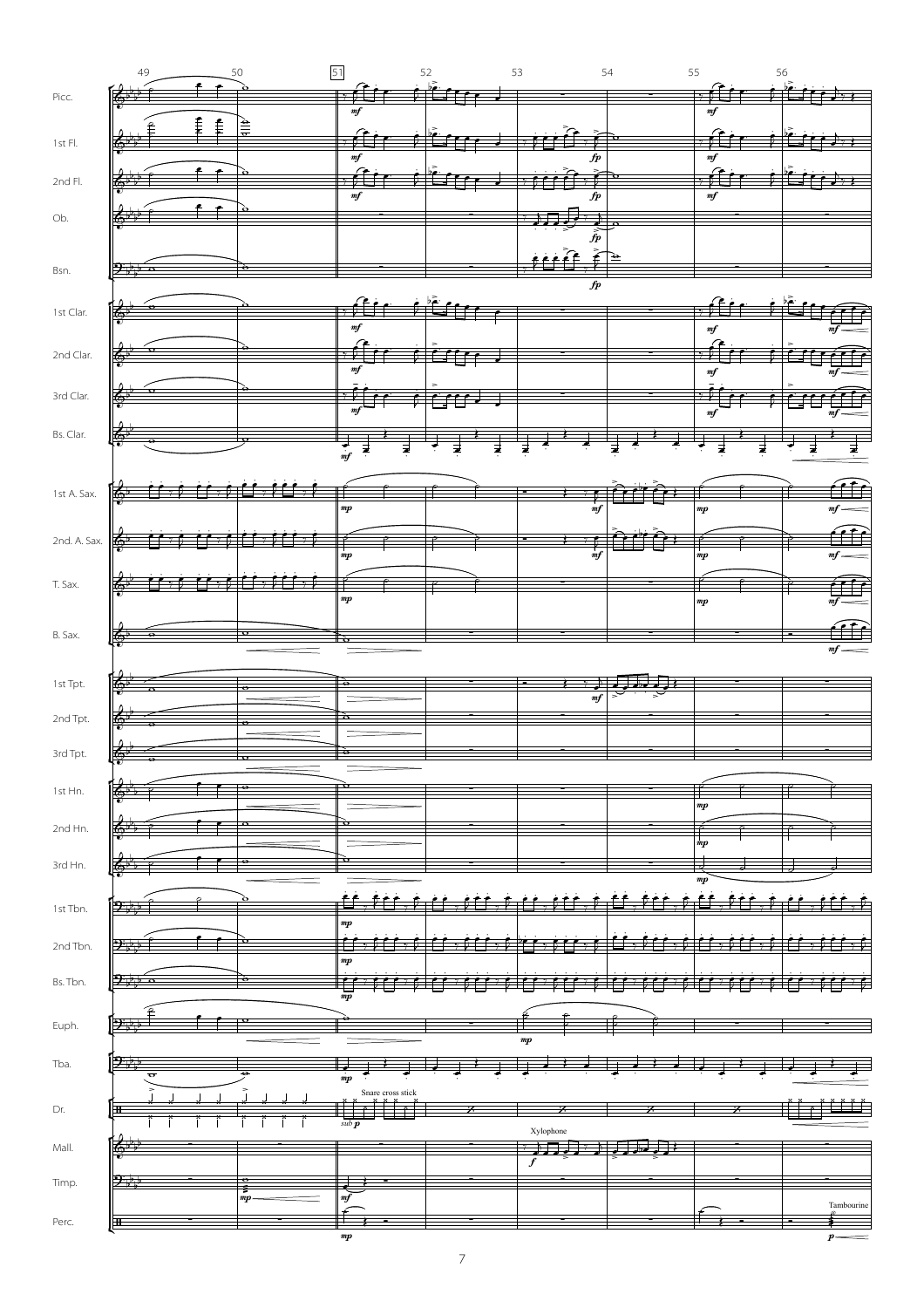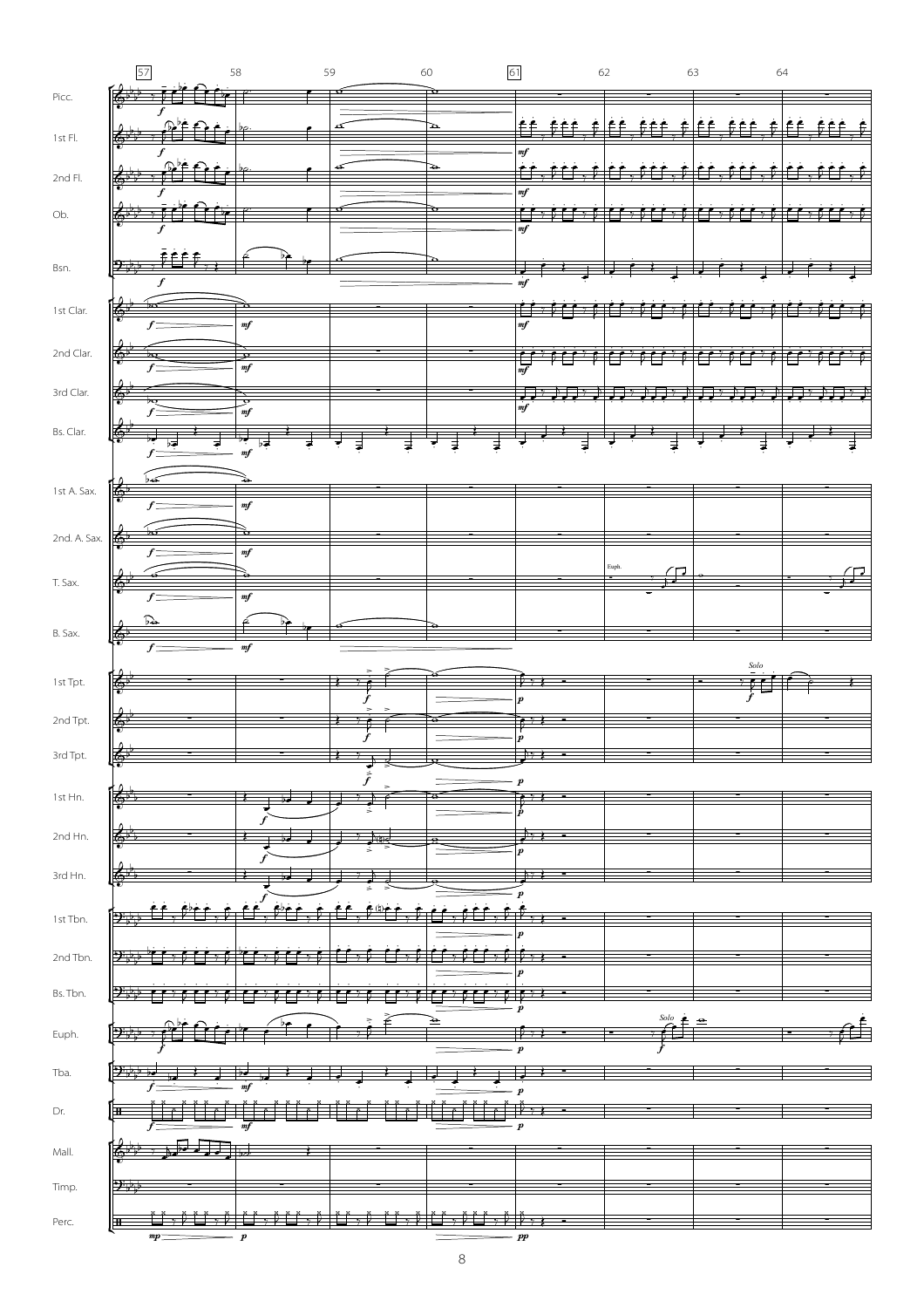|              | 65                                 | 66                                                               | 67                | $68$ Rit.                    |                                  | $\boxed{70}$ Andante [ $\cancel{=}72$ ]                                                                                                                                                                                                                                                                                                                                                                                                                                                                                                                   |                                              |
|--------------|------------------------------------|------------------------------------------------------------------|-------------------|------------------------------|----------------------------------|-----------------------------------------------------------------------------------------------------------------------------------------------------------------------------------------------------------------------------------------------------------------------------------------------------------------------------------------------------------------------------------------------------------------------------------------------------------------------------------------------------------------------------------------------------------|----------------------------------------------|
| Picc.        | $\overline{\mathbb{C}}$            |                                                                  |                   |                              |                                  |                                                                                                                                                                                                                                                                                                                                                                                                                                                                                                                                                           |                                              |
| 1st Fl.      | €                                  | Ê<br>f.<br>∲<br>$\overline{t}$ f f                               | IÊÊ<br>5 f f<br>₿ | ╞                            |                                  |                                                                                                                                                                                                                                                                                                                                                                                                                                                                                                                                                           | $\overbrace{\phantom{a}}^{Solo}$<br>$\it mf$ |
| 2nd Fl.      |                                    |                                                                  |                   | ╆<br>$\overline{\mathbf{r}}$ |                                  |                                                                                                                                                                                                                                                                                                                                                                                                                                                                                                                                                           | ⊒                                            |
|              | ⊝                                  |                                                                  |                   | ŋ<br>Ŧß<br>÷                 |                                  |                                                                                                                                                                                                                                                                                                                                                                                                                                                                                                                                                           |                                              |
|              | $\mathcal{D}_{\mathbb{P}^+}$       |                                                                  |                   | $\boldsymbol{v}$             |                                  |                                                                                                                                                                                                                                                                                                                                                                                                                                                                                                                                                           |                                              |
| 1st Clar.    | 6                                  |                                                                  |                   | p                            |                                  | Staggered breathing<br>₹                                                                                                                                                                                                                                                                                                                                                                                                                                                                                                                                  | $\sigma$                                     |
| 2nd Clar.    | $\Phi$                             |                                                                  |                   |                              |                                  | $_{pp}$<br>$\operatorname{Staggered}$ breathing                                                                                                                                                                                                                                                                                                                                                                                                                                                                                                           |                                              |
| 3rd Clar.    | $\bullet$                          |                                                                  |                   |                              |                                  | $_{\textit{\textbf{PP}}}^+$<br>$\operatorname{Staggered}$ breathing                                                                                                                                                                                                                                                                                                                                                                                                                                                                                       | $\overline{\mathbf{Q}}$                      |
| Bs. Clar.    | $\Phi$                             |                                                                  |                   |                              |                                  | $\boldsymbol{p}\boldsymbol{p}$                                                                                                                                                                                                                                                                                                                                                                                                                                                                                                                            | Ō                                            |
|              |                                    |                                                                  |                   | $\boldsymbol{p}$<br>é        |                                  | ₴                                                                                                                                                                                                                                                                                                                                                                                                                                                                                                                                                         |                                              |
| 1st A. Sax.  | ি                                  |                                                                  |                   | $\boldsymbol{m}$<br>₽        |                                  |                                                                                                                                                                                                                                                                                                                                                                                                                                                                                                                                                           |                                              |
| 2nd. A. Sax. | ∲                                  |                                                                  |                   | $\it mp$                     |                                  |                                                                                                                                                                                                                                                                                                                                                                                                                                                                                                                                                           |                                              |
| T. Sax.      | 6                                  |                                                                  |                   |                              | $\stackrel{\text{r}}{\text{mp}}$ |                                                                                                                                                                                                                                                                                                                                                                                                                                                                                                                                                           |                                              |
| B. Sax.      | Ģ                                  |                                                                  |                   |                              |                                  |                                                                                                                                                                                                                                                                                                                                                                                                                                                                                                                                                           |                                              |
| 1st Tpt.     | ∲                                  |                                                                  |                   |                              |                                  |                                                                                                                                                                                                                                                                                                                                                                                                                                                                                                                                                           |                                              |
| 2nd Tpt.     | $\Phi$                             |                                                                  |                   |                              |                                  |                                                                                                                                                                                                                                                                                                                                                                                                                                                                                                                                                           |                                              |
| 3rd Tpt.     | $\overline{\mathbb{C}}$            |                                                                  |                   |                              |                                  |                                                                                                                                                                                                                                                                                                                                                                                                                                                                                                                                                           |                                              |
| 1st Hn.      | $\mathcal{L}$<br>$\bullet$         |                                                                  |                   |                              |                                  |                                                                                                                                                                                                                                                                                                                                                                                                                                                                                                                                                           |                                              |
| 2nd Hn.      | <del>惨</del>                       |                                                                  |                   |                              |                                  |                                                                                                                                                                                                                                                                                                                                                                                                                                                                                                                                                           |                                              |
| 3rd Hn.      | 中                                  | $\begin{array}{c}\n\text{Straight mutex} \\ \hline\n\end{array}$ |                   |                              |                                  |                                                                                                                                                                                                                                                                                                                                                                                                                                                                                                                                                           |                                              |
| 1st Tbn.     | $2_{\nu\overline{\nu}}$            | $\overline{\phantom{0}}$                                         |                   |                              |                                  |                                                                                                                                                                                                                                                                                                                                                                                                                                                                                                                                                           |                                              |
| 2nd Tbn.     | $2\psi$<br>÷<br>$9\gamma$          | Ξ                                                                |                   | Ξ                            |                                  |                                                                                                                                                                                                                                                                                                                                                                                                                                                                                                                                                           |                                              |
| Bs. Tbn.     | €<br>$9+$                          | $\mathbf{e}$                                                     |                   |                              | ₽<br>e<br>≛                      |                                                                                                                                                                                                                                                                                                                                                                                                                                                                                                                                                           |                                              |
| Euph.        |                                    |                                                                  |                   |                              | $\sqrt{np}$                      |                                                                                                                                                                                                                                                                                                                                                                                                                                                                                                                                                           |                                              |
|              | $\mathfrak{D}$ , $\mathfrak{p}$    |                                                                  |                   |                              |                                  |                                                                                                                                                                                                                                                                                                                                                                                                                                                                                                                                                           |                                              |
|              | $\blacksquare$<br>$\frac{2}{3}$    |                                                                  |                   |                              |                                  | Vibraphone, motor off                                                                                                                                                                                                                                                                                                                                                                                                                                                                                                                                     |                                              |
| Timp.        | $\mathfrak{I} \sharp \mathfrak{p}$ |                                                                  |                   |                              |                                  | $m p$<br>Led.                                                                                                                                                                                                                                                                                                                                                                                                                                                                                                                                             |                                              |
| Perc.        | Œ                                  |                                                                  |                   |                              |                                  | $\begin{array}{ c c }\n \hline\n \textbf{Triangle} \\  \hline\n \textbf{True} \\  \hline\n \textbf{True} \\  \hline\n \textbf{True} \\  \hline\n \textbf{True} \\  \hline\n \textbf{True} \\  \hline\n \textbf{True} \\  \hline\n \textbf{True} \\  \hline\n \textbf{True} \\  \hline\n \textbf{True} \\  \hline\n \textbf{True} \\  \hline\n \textbf{True} \\  \hline\n \textbf{True} \\  \hline\n \textbf{True} \\  \hline\n \textbf{True} \\  \hline\n \textbf{True} \\  \hline\n \textbf{True} \\  \hline\n \textbf{True} \\  \hline\n \textbf{True}$ |                                              |
|              |                                    |                                                                  |                   |                              |                                  | mp                                                                                                                                                                                                                                                                                                                                                                                                                                                                                                                                                        |                                              |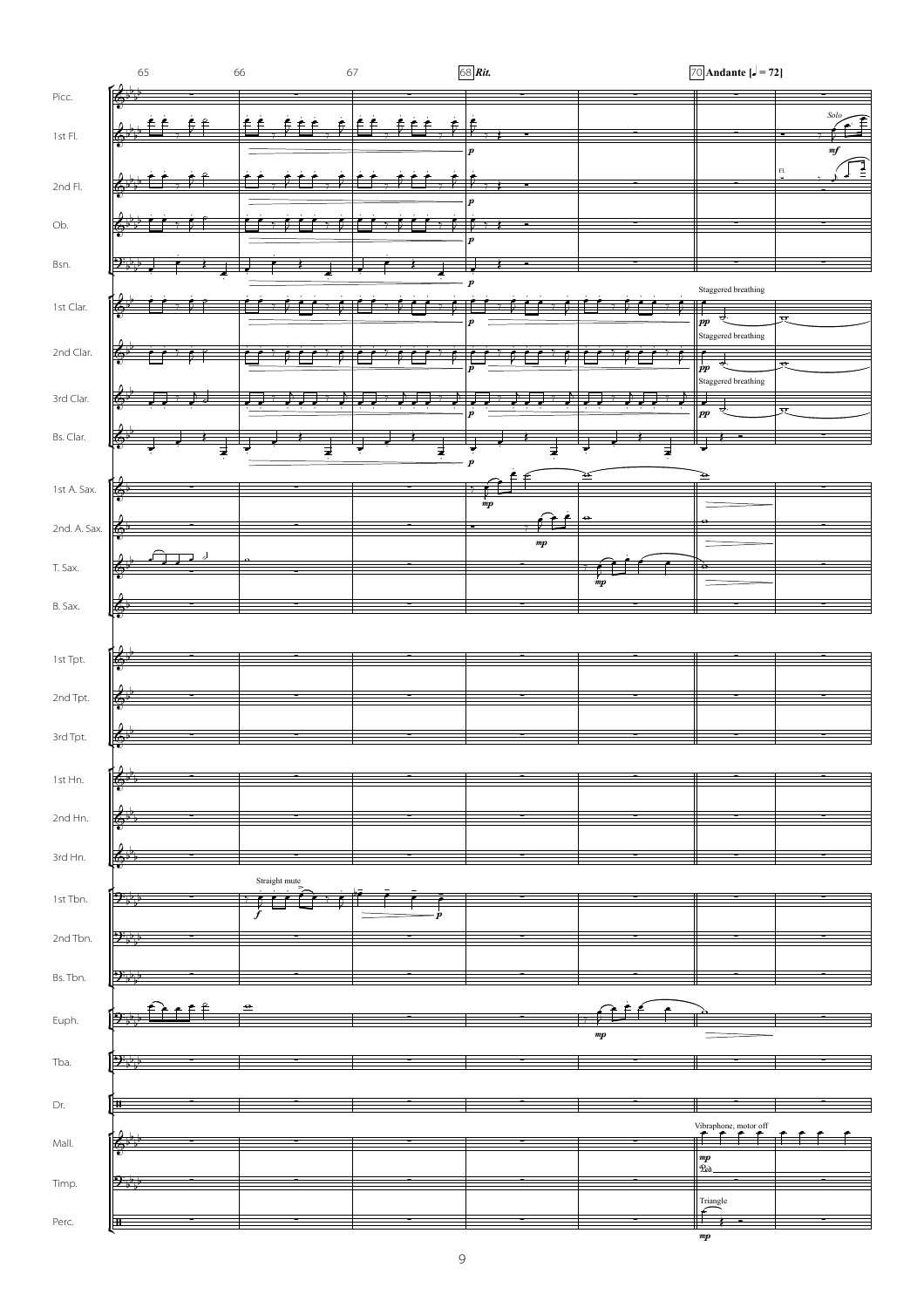| $72\,$                          |                    | 73                      | $74\,$                           | 75                                                                                                                                                                                                                                                                                                                                                                                                                                                                                                    | $\boxed{76}$     | $77\,$ | $Rit$ . |                |
|---------------------------------|--------------------|-------------------------|----------------------------------|-------------------------------------------------------------------------------------------------------------------------------------------------------------------------------------------------------------------------------------------------------------------------------------------------------------------------------------------------------------------------------------------------------------------------------------------------------------------------------------------------------|------------------|--------|---------|----------------|
| $\frac{2}{3}$                   |                    |                         |                                  |                                                                                                                                                                                                                                                                                                                                                                                                                                                                                                       |                  |        |         |                |
| ₽                               | $f \in \mathbb{R}$ |                         | $\sqrt{r}$ if $\epsilon$ and $r$ |                                                                                                                                                                                                                                                                                                                                                                                                                                                                                                       |                  |        |         |                |
|                                 | <u>, , , , , ,</u> |                         | <u>terna</u>                     |                                                                                                                                                                                                                                                                                                                                                                                                                                                                                                       |                  |        |         |                |
|                                 |                    |                         |                                  |                                                                                                                                                                                                                                                                                                                                                                                                                                                                                                       |                  |        |         |                |
|                                 |                    |                         |                                  | Solo                                                                                                                                                                                                                                                                                                                                                                                                                                                                                                  |                  |        |         |                |
|                                 |                    |                         |                                  |                                                                                                                                                                                                                                                                                                                                                                                                                                                                                                       |                  |        |         |                |
|                                 |                    |                         |                                  | $\begin{array}{c}\nSolo \\ \hline\n\vdots \\ \hline\n\end{array}\n\qquad\n\begin{array}{c}\nSolo \\ \hline\n\vdots \\ \hline\n\end{array}\n\qquad\n\begin{array}{c}\n\hline\n\vdots \\ \hline\n\end{array}\n\qquad\n\begin{array}{c}\n\hline\n\vdots \\ \hline\n\end{array}\n\qquad\n\begin{array}{c}\n\hline\n\vdots \\ \hline\n\end{array}\n\qquad\n\begin{array}{c}\n\hline\n\vdots \\ \hline\n\end{array}\n\qquad\n\begin{array}{c}\n\hline\n\vdots \\ \hline\n\end{array}\n\qquad\n\begin{array$ |                  |        |         | ⊧≣             |
|                                 |                    |                         |                                  |                                                                                                                                                                                                                                                                                                                                                                                                                                                                                                       |                  |        |         |                |
|                                 |                    | $\overline{\mathbf{r}}$ | $\overline{\mathbf{p}}$          |                                                                                                                                                                                                                                                                                                                                                                                                                                                                                                       | ó<br>$\sqrt{np}$ |        |         |                |
|                                 |                    |                         |                                  |                                                                                                                                                                                                                                                                                                                                                                                                                                                                                                       | zś               |        |         | ا#"            |
|                                 |                    | $\overline{\mathbf{p}}$ | $\overline{\mathbf{x}}$          |                                                                                                                                                                                                                                                                                                                                                                                                                                                                                                       | $\sqrt{np}$      |        |         |                |
|                                 |                    | $\overline{\mathbf{x}}$ | $\overline{\mathbf{x}}$          |                                                                                                                                                                                                                                                                                                                                                                                                                                                                                                       |                  |        |         | ₩              |
|                                 |                    |                         |                                  |                                                                                                                                                                                                                                                                                                                                                                                                                                                                                                       | mp               |        |         | 十              |
|                                 |                    |                         |                                  |                                                                                                                                                                                                                                                                                                                                                                                                                                                                                                       |                  |        |         |                |
| 1st A. Sax.<br>6                |                    |                         |                                  |                                                                                                                                                                                                                                                                                                                                                                                                                                                                                                       |                  |        |         | 犨              |
|                                 |                    |                         |                                  |                                                                                                                                                                                                                                                                                                                                                                                                                                                                                                       |                  |        |         |                |
| 2nd. A. Sax.<br>$\blacklozenge$ |                    |                         |                                  |                                                                                                                                                                                                                                                                                                                                                                                                                                                                                                       |                  |        |         | ₩              |
|                                 |                    |                         |                                  |                                                                                                                                                                                                                                                                                                                                                                                                                                                                                                       |                  |        |         | ≝              |
|                                 |                    |                         |                                  |                                                                                                                                                                                                                                                                                                                                                                                                                                                                                                       |                  |        |         |                |
| $\bullet$                       |                    |                         |                                  |                                                                                                                                                                                                                                                                                                                                                                                                                                                                                                       |                  |        |         | 犨              |
|                                 |                    |                         | $_{\rm Ob.}$                     |                                                                                                                                                                                                                                                                                                                                                                                                                                                                                                       |                  |        |         |                |
|                                 |                    |                         |                                  | $\overline{1}$                                                                                                                                                                                                                                                                                                                                                                                                                                                                                        |                  |        |         | ≝              |
|                                 |                    |                         |                                  |                                                                                                                                                                                                                                                                                                                                                                                                                                                                                                       |                  |        |         | 犨              |
|                                 |                    |                         |                                  |                                                                                                                                                                                                                                                                                                                                                                                                                                                                                                       |                  |        |         |                |
|                                 |                    |                         |                                  |                                                                                                                                                                                                                                                                                                                                                                                                                                                                                                       |                  |        |         | 44             |
| ≮∆                              |                    |                         |                                  |                                                                                                                                                                                                                                                                                                                                                                                                                                                                                                       |                  |        |         |                |
| 囈                               |                    |                         |                                  |                                                                                                                                                                                                                                                                                                                                                                                                                                                                                                       |                  |        |         | 辈              |
| $\mathbb{C}^{\mathbb{P}}$       |                    |                         |                                  |                                                                                                                                                                                                                                                                                                                                                                                                                                                                                                       |                  |        |         | ▓              |
|                                 |                    |                         |                                  |                                                                                                                                                                                                                                                                                                                                                                                                                                                                                                       |                  |        |         |                |
| 6                               |                    |                         |                                  |                                                                                                                                                                                                                                                                                                                                                                                                                                                                                                       |                  |        |         | ਿੱ≠            |
|                                 |                    |                         |                                  |                                                                                                                                                                                                                                                                                                                                                                                                                                                                                                       |                  |        |         |                |
| $9\%$                           |                    |                         |                                  |                                                                                                                                                                                                                                                                                                                                                                                                                                                                                                       |                  |        |         | ≝              |
| $9_{\nu}$                       |                    |                         |                                  |                                                                                                                                                                                                                                                                                                                                                                                                                                                                                                       |                  |        |         | $\blacksquare$ |
|                                 |                    |                         |                                  |                                                                                                                                                                                                                                                                                                                                                                                                                                                                                                       |                  |        |         |                |
| $\mathbf{P}_{\mathbf{b}}$       |                    |                         |                                  |                                                                                                                                                                                                                                                                                                                                                                                                                                                                                                       |                  |        |         | ≣              |
| $\mathbb{P}$                    |                    |                         |                                  | Bsn.<br>E                                                                                                                                                                                                                                                                                                                                                                                                                                                                                             |                  |        |         | ír<br>∎        |
|                                 |                    |                         |                                  |                                                                                                                                                                                                                                                                                                                                                                                                                                                                                                       |                  |        |         |                |
| $2 +$                           |                    |                         |                                  |                                                                                                                                                                                                                                                                                                                                                                                                                                                                                                       |                  |        |         | $\mathbf{r}$   |
|                                 |                    |                         |                                  |                                                                                                                                                                                                                                                                                                                                                                                                                                                                                                       |                  |        |         |                |
| ⊫                               |                    |                         |                                  |                                                                                                                                                                                                                                                                                                                                                                                                                                                                                                       |                  | Ξ      |         | ≡              |
| $\overline{\mathbb{C}}$         |                    |                         |                                  | H                                                                                                                                                                                                                                                                                                                                                                                                                                                                                                     |                  |        |         | ऻॕ             |
|                                 |                    |                         |                                  |                                                                                                                                                                                                                                                                                                                                                                                                                                                                                                       |                  |        |         |                |
| $ 2\psi\rangle$                 |                    |                         |                                  |                                                                                                                                                                                                                                                                                                                                                                                                                                                                                                       |                  |        |         | f.             |
|                                 |                    |                         |                                  |                                                                                                                                                                                                                                                                                                                                                                                                                                                                                                       |                  |        |         |                |
| ⊫                               |                    |                         |                                  |                                                                                                                                                                                                                                                                                                                                                                                                                                                                                                       |                  |        |         | ≣              |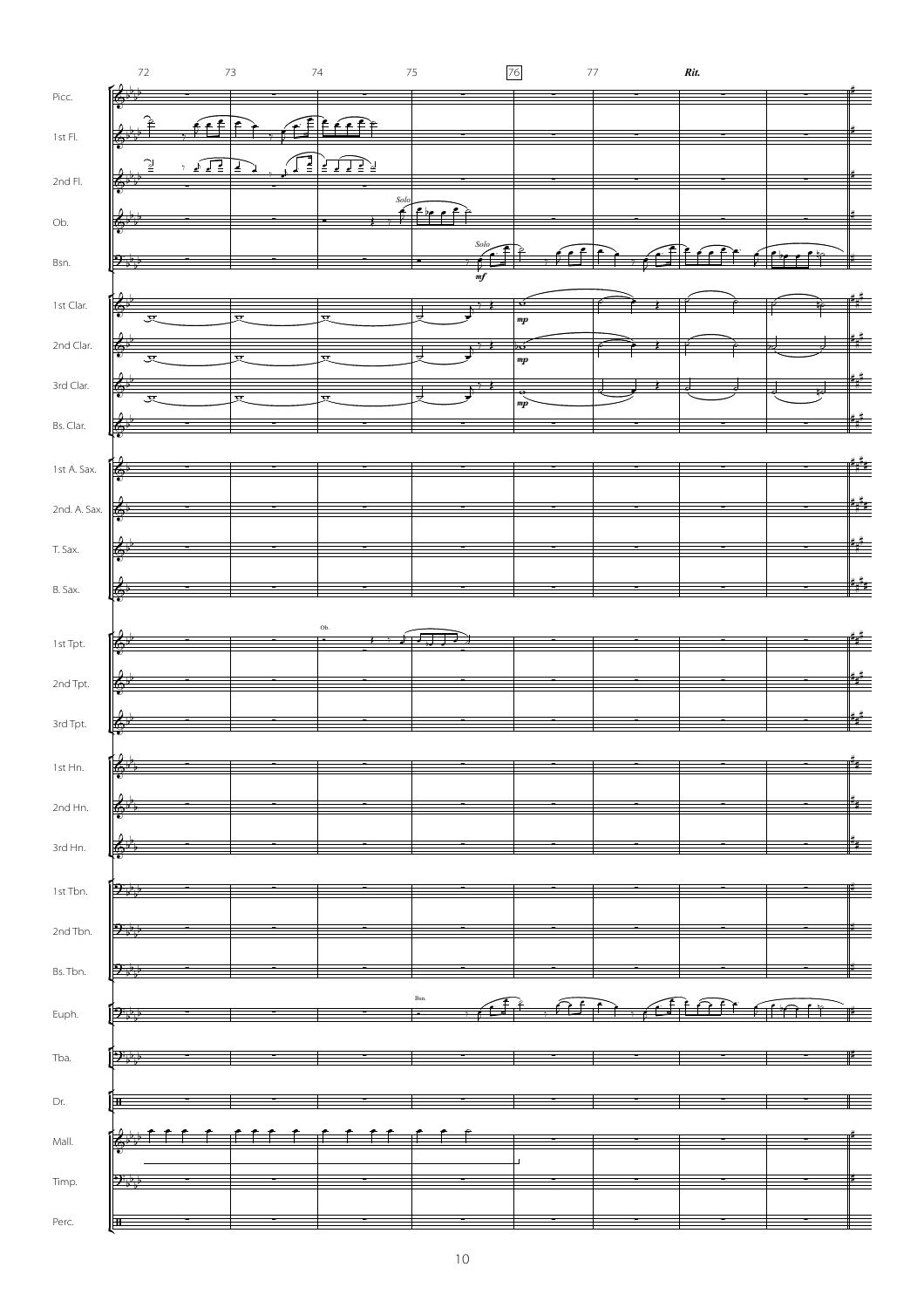|              | Vlinderliefde<br>80 <b>A tempo</b> [ $\sqrt{ } = 72$ ] |                 | 82                            | 83                    | 84               | 85                        | 86                                              |
|--------------|--------------------------------------------------------|-----------------|-------------------------------|-----------------------|------------------|---------------------------|-------------------------------------------------|
|              | ⊯                                                      |                 |                               |                       |                  |                           | ₹                                               |
|              | $\phi^*$                                               |                 | $\pmb{p}$                     |                       |                  |                           |                                                 |
| 2nd Fl.      |                                                        |                 |                               |                       |                  |                           | ≜                                               |
|              |                                                        |                 | $\pmb{p}$                     |                       |                  |                           |                                                 |
|              |                                                        |                 |                               |                       |                  |                           |                                                 |
|              |                                                        |                 |                               |                       |                  |                           | $\boldsymbol{p}$                                |
| 1st Clar.    |                                                        |                 | $\boldsymbol{p}$              |                       |                  |                           | $_{\mathbf{m}p}$                                |
| 2nd Clar.    | 6<br>$\it mp$                                          |                 | ठ<br>p                        | 긓                     | ड                |                           | mр                                              |
| 3rd Clar.    | $\frac{2}{6}$<br>$\vec{m}$                             | ठ               | $\overline{\frac{1}{p}}$<br>₹ | ₹<br>ᅯ                | ₹<br>₹           |                           | mp                                              |
| Bs. Clar.    | မှ                                                     |                 | ォ<br>ತ                        | 긓                     | ਚੋ               |                           |                                                 |
|              | $\it mp$                                               | $\mathit{Solo}$ | $\boldsymbol{p}$              | ㅋ                     | 6                | $\overline{\overline{2}}$ |                                                 |
| 1st A. Sax.  |                                                        | m f             |                               |                       |                  |                           |                                                 |
| 2nd. A. Sax. | ſm<br>mр                                               |                 | $\boldsymbol{pp}$             |                       |                  |                           | $mp-$                                           |
|              | $\boldsymbol{m}$                                       |                 | $\boldsymbol{pp}$             |                       |                  |                           | $\mathbf{\sigma}$                               |
|              | $\it mp$                                               |                 | $p\hspace{-.05cm}p$           |                       |                  |                           | $\overline{\mathbf{a}}$<br>$p-$                 |
|              |                                                        |                 |                               |                       |                  |                           |                                                 |
| 1st Tpt.     | ⊚                                                      |                 |                               |                       |                  |                           | $_{mp}$                                         |
| 2nd Tpt.     | 春                                                      |                 |                               |                       |                  |                           | $_{mp}$                                         |
| 3rd Tpt.     | 6                                                      |                 |                               |                       |                  |                           |                                                 |
| $1$ st Hn.   | €                                                      |                 |                               |                       |                  |                           | $\overline{\bullet}$<br>$p-$                    |
| 2nd Hn.      | $\epsilon$                                             |                 |                               |                       |                  |                           | $\overline{p}$                                  |
| 3rd Hn.      | 牵                                                      |                 |                               |                       |                  |                           |                                                 |
| $1$ st Tbn.  | $\mathbf{P}^+$                                         |                 | Open $\overline{P}$ .<br>≵    |                       | P                | ӊ                         | $\overline{\overline{\widetilde p}}$<br>$\circ$ |
| 2nd Tbn.     | $-9$                                                   |                 | p                             | $\boldsymbol{p}$<br>₹ | $p^-$            | $\boldsymbol{p}$<br>₹     | $\circ$                                         |
|              | 91                                                     |                 | $p^-$<br>۳<br><del>ے</del>    | $\boldsymbol{p}$      | $p^-$            | $p^-$                     | p.                                              |
| Bs. Tbn.     |                                                        |                 | $p^-$                         |                       | $\boldsymbol{p}$ | p                         | $\circ$                                         |
|              | œ<br>91                                                |                 |                               |                       |                  |                           | $_{mp}$                                         |
|              | 9#                                                     |                 |                               |                       |                  |                           | ノノ<br>t                                         |
|              | Œ                                                      |                 |                               |                       |                  |                           |                                                 |
|              | $\blacklozenge$                                        |                 | Vibraphone, motor off         |                       |                  |                           | ᄀ                                               |
|              | 91                                                     |                 | $\frac{mp}{2}$                | sim.<br>$\Lambda$     |                  |                           |                                                 |
|              |                                                        |                 |                               |                       |                  |                           |                                                 |
|              | Œ                                                      |                 |                               |                       |                  |                           |                                                 |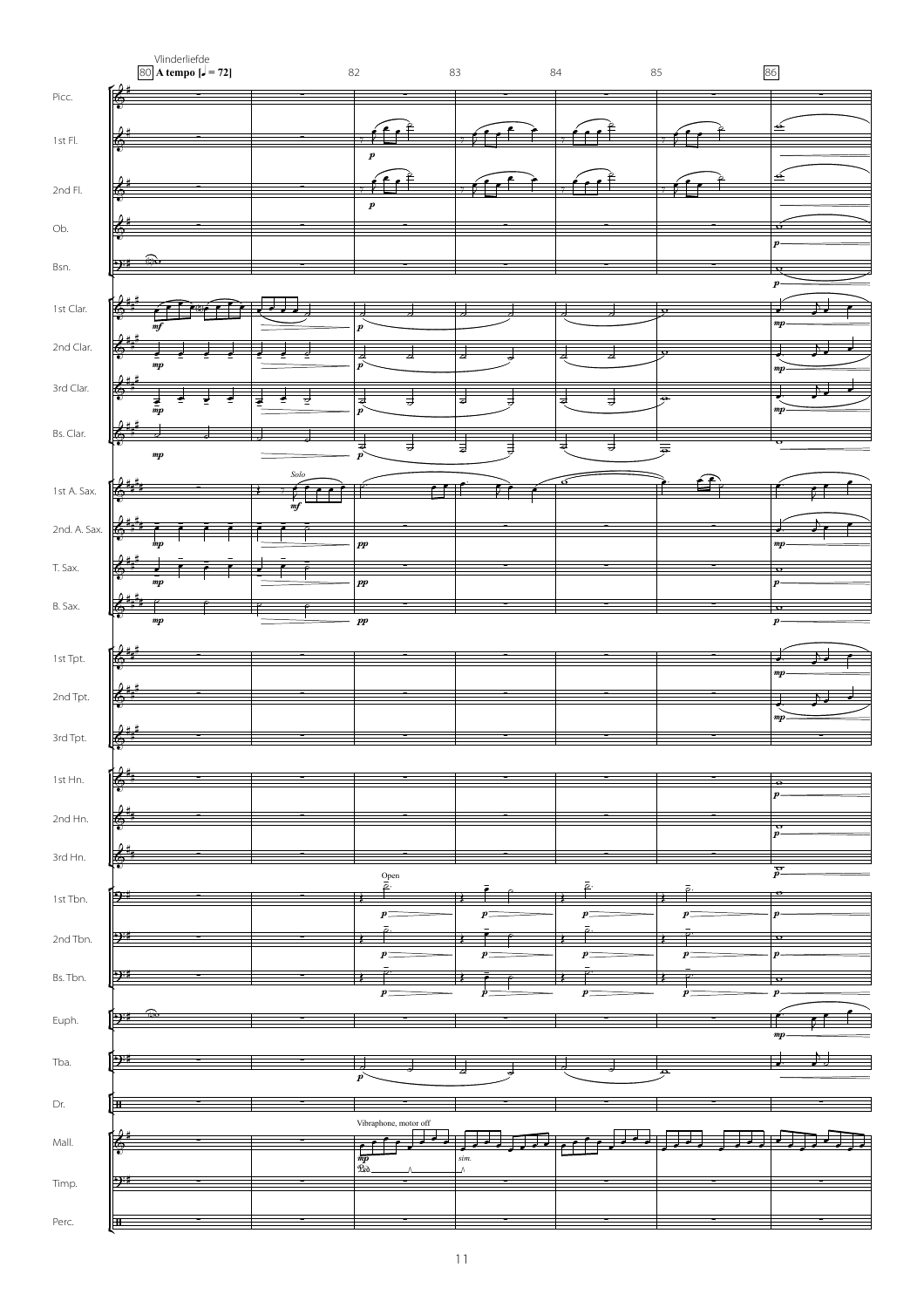| 87                | 88<br>89                                                  | 90                                                     | 91 | 92<br>93 |                                 |
|-------------------|-----------------------------------------------------------|--------------------------------------------------------|----|----------|---------------------------------|
|                   |                                                           |                                                        |    |          |                                 |
| ≙                 | $\triangleq$<br>€                                         |                                                        |    |          |                                 |
|                   |                                                           |                                                        |    |          |                                 |
|                   | $m f =$                                                   |                                                        |    |          |                                 |
| ò                 | ≜<br>Ê                                                    |                                                        |    |          |                                 |
|                   | $m f =$                                                   |                                                        |    |          |                                 |
|                   |                                                           |                                                        |    |          |                                 |
|                   |                                                           |                                                        |    |          |                                 |
|                   | $m\hspace{-0.12cm}/\hspace{-0.12cm}f$ $\hspace{-0.12cm}/$ |                                                        |    |          | mf                              |
|                   |                                                           |                                                        |    |          |                                 |
|                   | $m\!f$ $\!^-$                                             |                                                        |    |          |                                 |
|                   | $\bullet$                                                 |                                                        |    |          |                                 |
|                   | $m\!f$ $\bar{}$                                           |                                                        |    |          |                                 |
|                   |                                                           |                                                        |    |          |                                 |
|                   | $m\!f$ $\!^-$                                             |                                                        |    |          |                                 |
|                   |                                                           |                                                        |    |          | ¢                               |
|                   | $m\hspace{-0.04cm}/\hspace{-0.1cm}f$ $\equiv$             |                                                        |    |          |                                 |
|                   |                                                           |                                                        |    |          | ₹                               |
|                   | $m\llap/$                                                 |                                                        |    |          | $\mathit{End} \; \mathit{solo}$ |
| 1st A. Sax.       |                                                           |                                                        |    |          | Ė                               |
|                   |                                                           |                                                        |    |          |                                 |
| 2nd. A. Sax.      |                                                           |                                                        |    |          |                                 |
|                   | $m\!f^-$                                                  |                                                        |    |          | ₩                               |
|                   | $m\!f$ $\!\!\!_-$                                         |                                                        |    |          |                                 |
|                   |                                                           |                                                        |    |          | ≛                               |
|                   | m f                                                       |                                                        |    |          |                                 |
|                   |                                                           |                                                        |    |          |                                 |
|                   | $\overline{\phantom{a}}$                                  |                                                        |    |          | 峼                               |
|                   | $m f =$                                                   |                                                        |    |          |                                 |
|                   | $\overline{\bullet}$                                      |                                                        |    |          | 羊                               |
|                   | $m\hspace{-0.04cm}/\hspace{-0.1cm}f$ $\equiv$             |                                                        |    |          |                                 |
|                   |                                                           |                                                        |    |          |                                 |
|                   |                                                           |                                                        |    |          |                                 |
|                   |                                                           | $_{\it PP}$                                            |    |          | $\overline{\ }$                 |
|                   |                                                           |                                                        |    |          |                                 |
|                   |                                                           |                                                        |    |          | ╞═                              |
|                   | $m\llap/$                                                 | pp                                                     |    |          |                                 |
| 6                 |                                                           |                                                        |    |          |                                 |
|                   | $m f$ $\equiv$                                            | - <i>pp</i>                                            |    |          |                                 |
| 91                |                                                           | Þ₽<br>$\hat{r}$                                        |    |          |                                 |
|                   | $m\!f$                                                    | pp                                                     |    |          | $\frac{1}{2}$                   |
|                   |                                                           |                                                        |    |          |                                 |
| $9^+$<br>2nd Tbn. | $\bullet$                                                 |                                                        |    | ൳        | $\frac{1}{2}$                   |
|                   | $m\hspace{-0.12cm}/\hspace{-0.12cm}f$ $\hspace{-0.12cm}/$ | pp                                                     |    |          |                                 |
| 91                |                                                           |                                                        |    |          |                                 |
|                   | $m f$ .                                                   | $p\hspace{-.08cm}p\hspace{-.09cm}\bar{}\hspace{.09cm}$ |    |          |                                 |
| 9≒                |                                                           |                                                        |    |          | ⊭                               |
|                   | m f                                                       | - pp                                                   |    |          |                                 |
| ツ                 | $\bullet$                                                 |                                                        | J  |          |                                 |
|                   | $\overline{\frac{\sigma}{m}f}$                            | pp                                                     |    |          | JII II                          |
|                   |                                                           |                                                        |    |          | Low toms                        |
| 正                 |                                                           |                                                        |    |          | 555                             |
|                   |                                                           |                                                        |    |          | $\it mf$                        |
|                   |                                                           |                                                        |    |          |                                 |
|                   |                                                           |                                                        |    |          |                                 |
| 71                |                                                           |                                                        |    |          | $\frac{1}{2}$<br>耳              |
|                   |                                                           |                                                        |    |          | $p-$                            |
|                   |                                                           |                                                        |    |          | Sus cymb.                       |
| ⊞                 |                                                           |                                                        |    |          | Ŧ                               |
|                   |                                                           |                                                        |    |          |                                 |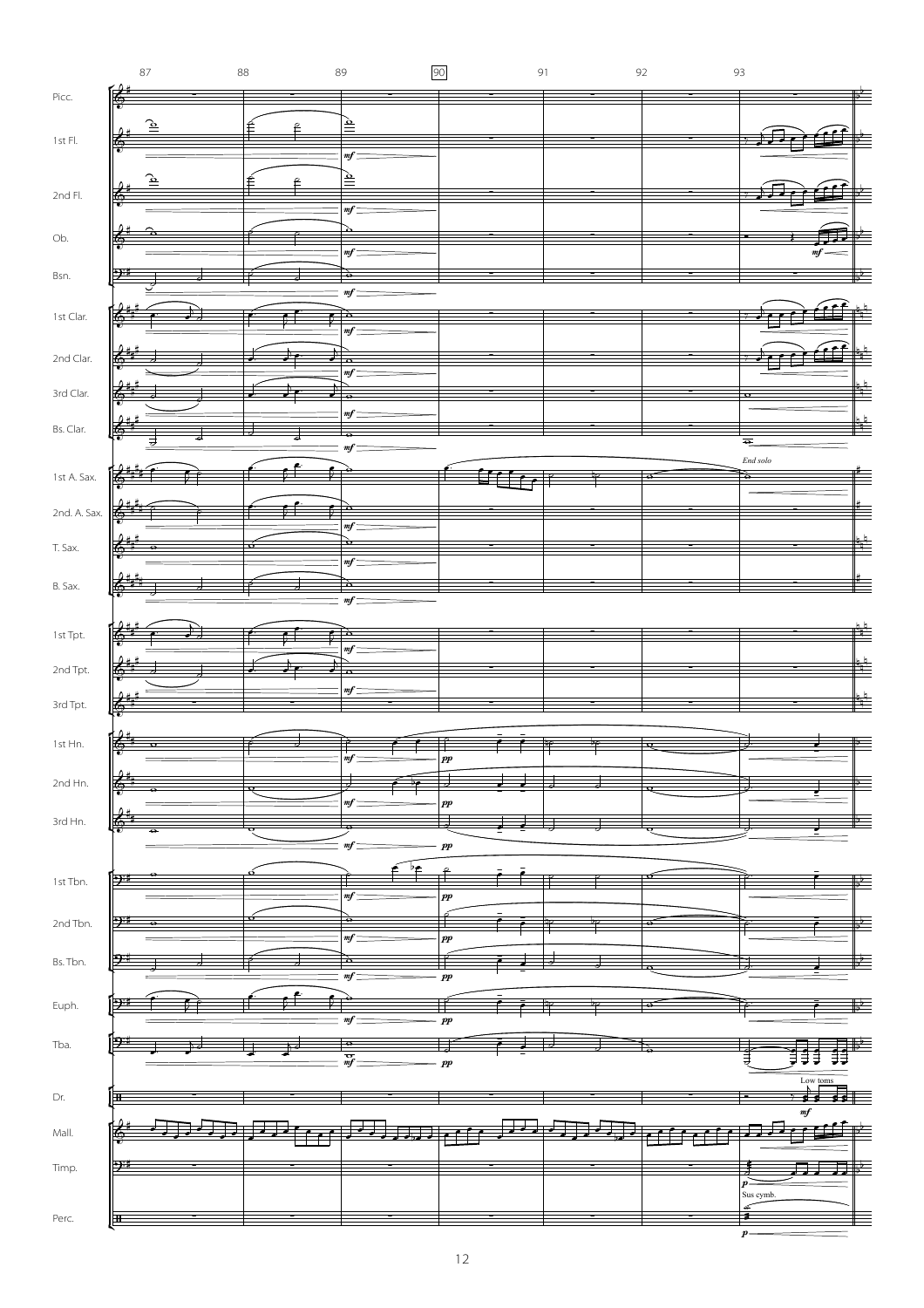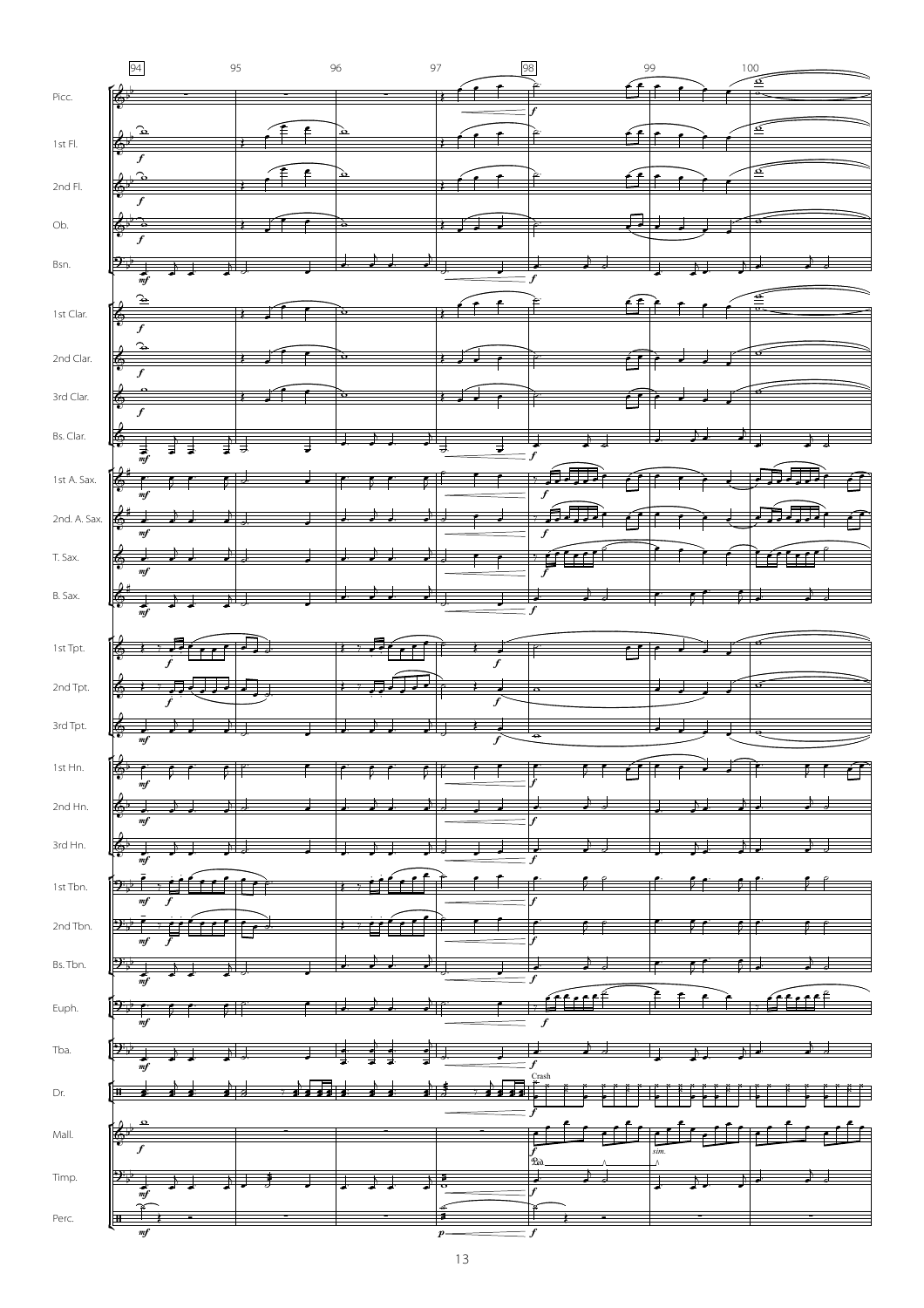|                                                                          | $\overbrace{\mathbb{P}}^{101}$                                                                                                                                                                                                                                                                                                                                                                                                                                     | 102                                                                                                                                           |                           | 104                                                     | $105$                                        | 106                     | Rit. |                              |
|--------------------------------------------------------------------------|--------------------------------------------------------------------------------------------------------------------------------------------------------------------------------------------------------------------------------------------------------------------------------------------------------------------------------------------------------------------------------------------------------------------------------------------------------------------|-----------------------------------------------------------------------------------------------------------------------------------------------|---------------------------|---------------------------------------------------------|----------------------------------------------|-------------------------|------|------------------------------|
| Picc.                                                                    | ⊯                                                                                                                                                                                                                                                                                                                                                                                                                                                                  |                                                                                                                                               | $\frac{103}{1}$           |                                                         |                                              |                         |      |                              |
|                                                                          |                                                                                                                                                                                                                                                                                                                                                                                                                                                                    |                                                                                                                                               | Éfl                       |                                                         |                                              |                         |      | ۵                            |
| $1$ st Fl. $\,$                                                          | $\begin{array}{c}\n\begin{array}{c}\n\uparrow \\ \uparrow \\ \uparrow\n\end{array}\n\end{array}$                                                                                                                                                                                                                                                                                                                                                                   |                                                                                                                                               |                           |                                                         |                                              | $\boldsymbol{p}$        |      |                              |
|                                                                          | $\frac{1}{\frac{1}{2}}$                                                                                                                                                                                                                                                                                                                                                                                                                                            |                                                                                                                                               | Éff                       |                                                         |                                              |                         |      |                              |
| 2nd Fl.                                                                  |                                                                                                                                                                                                                                                                                                                                                                                                                                                                    |                                                                                                                                               |                           |                                                         |                                              |                         |      |                              |
|                                                                          |                                                                                                                                                                                                                                                                                                                                                                                                                                                                    |                                                                                                                                               | $\epsilon$ if             |                                                         |                                              |                         |      |                              |
|                                                                          |                                                                                                                                                                                                                                                                                                                                                                                                                                                                    |                                                                                                                                               |                           |                                                         |                                              |                         |      |                              |
|                                                                          | $\mathbf{p}$                                                                                                                                                                                                                                                                                                                                                                                                                                                       |                                                                                                                                               |                           |                                                         |                                              |                         |      |                              |
|                                                                          |                                                                                                                                                                                                                                                                                                                                                                                                                                                                    |                                                                                                                                               |                           |                                                         |                                              |                         |      |                              |
| $1$ st Clar.                                                             | $\frac{2}{3}$                                                                                                                                                                                                                                                                                                                                                                                                                                                      |                                                                                                                                               | $\epsilon$ and $\epsilon$ | 5.7 <sup>2</sup>                                        | ट्टि                                         |                         |      |                              |
|                                                                          |                                                                                                                                                                                                                                                                                                                                                                                                                                                                    |                                                                                                                                               | $f$ in the $f$            | $\mathcal{L} \times \mathcal{L}$                        |                                              |                         |      |                              |
| $2$ nd Clar.                                                             | $\frac{1}{9}$                                                                                                                                                                                                                                                                                                                                                                                                                                                      |                                                                                                                                               |                           |                                                         |                                              |                         |      |                              |
| $3$ rd Clar.                                                             | $\frac{1}{2}$                                                                                                                                                                                                                                                                                                                                                                                                                                                      |                                                                                                                                               |                           |                                                         |                                              |                         |      |                              |
|                                                                          |                                                                                                                                                                                                                                                                                                                                                                                                                                                                    |                                                                                                                                               |                           |                                                         |                                              |                         |      |                              |
| Bs. Clar.                                                                |                                                                                                                                                                                                                                                                                                                                                                                                                                                                    |                                                                                                                                               |                           |                                                         |                                              |                         |      |                              |
|                                                                          | $\left[\begin{array}{ccc} 1 & 1 & 1 \\ 0 & 0 & 1 \end{array}\right]$                                                                                                                                                                                                                                                                                                                                                                                               |                                                                                                                                               |                           | $\frac{1}{\sqrt{2}}$                                    |                                              |                         |      |                              |
|                                                                          | 1st A. Sax. $\begin{bmatrix} \frac{\partial H}{\partial x} & \frac{\partial H}{\partial y} & \frac{\partial H}{\partial z} \\ \frac{\partial H}{\partial x} & \frac{\partial H}{\partial z} & \frac{\partial H}{\partial x} \end{bmatrix}$                                                                                                                                                                                                                         |                                                                                                                                               |                           |                                                         |                                              |                         |      |                              |
|                                                                          |                                                                                                                                                                                                                                                                                                                                                                                                                                                                    |                                                                                                                                               |                           |                                                         |                                              | $\frac{1}{\frac{mp}{}}$ |      |                              |
|                                                                          | 2nd. A. Sax. $\left \frac{2}{9}\right $                                                                                                                                                                                                                                                                                                                                                                                                                            |                                                                                                                                               | <u>tri r</u>              | アット                                                     | $\frac{1}{\frac{1}{\frac{1}{n}}\frac{1}{n}}$ |                         |      |                              |
|                                                                          |                                                                                                                                                                                                                                                                                                                                                                                                                                                                    |                                                                                                                                               |                           |                                                         |                                              |                         |      |                              |
| T. Sax.                                                                  |                                                                                                                                                                                                                                                                                                                                                                                                                                                                    | $\mathcal{C}$                                                                                                                                 |                           | $\frac{1}{2}$ , $\frac{1}{2}$                           |                                              | $\exists$ s $\epsilon$  |      | ৯                            |
|                                                                          |                                                                                                                                                                                                                                                                                                                                                                                                                                                                    |                                                                                                                                               |                           |                                                         |                                              |                         |      |                              |
|                                                                          | $\left[\begin{array}{ccc} \frac{\pi}{2} & \frac{\pi}{2} & \frac{\pi}{2} & \frac{\pi}{2} & \frac{\pi}{2} & \frac{\pi}{2} & \frac{\pi}{2} & \frac{\pi}{2} & \frac{\pi}{2} & \frac{\pi}{2} & \frac{\pi}{2} & \frac{\pi}{2} & \frac{\pi}{2} & \frac{\pi}{2} & \frac{\pi}{2} & \frac{\pi}{2} & \frac{\pi}{2} & \frac{\pi}{2} & \frac{\pi}{2} & \frac{\pi}{2} & \frac{\pi}{2} & \frac{\pi}{2} & \frac{\pi}{2} & \frac{\pi}{2} & \frac{\pi}{2} & \frac{\pi}{2} & \frac{\$ |                                                                                                                                               | $\overline{\phantom{a}}$  | म्ेे रे हे                                              |                                              | $\boldsymbol{p}$        |      |                              |
|                                                                          |                                                                                                                                                                                                                                                                                                                                                                                                                                                                    |                                                                                                                                               |                           |                                                         |                                              |                         |      |                              |
| 1st Tpt.                                                                 | 67                                                                                                                                                                                                                                                                                                                                                                                                                                                                 |                                                                                                                                               |                           | $\overline{\mathcal{C}}$<br>$\frac{1}{\sinh p}$         |                                              |                         |      |                              |
|                                                                          |                                                                                                                                                                                                                                                                                                                                                                                                                                                                    |                                                                                                                                               | ért                       |                                                         |                                              |                         |      | ٮ                            |
| 2nd Tpt.                                                                 |                                                                                                                                                                                                                                                                                                                                                                                                                                                                    |                                                                                                                                               |                           | $sub\mathbf{v}$                                         |                                              |                         |      |                              |
| $3\,$ rd Tpt.                                                            | ∲                                                                                                                                                                                                                                                                                                                                                                                                                                                                  |                                                                                                                                               | rj I.J                    |                                                         |                                              |                         |      |                              |
|                                                                          |                                                                                                                                                                                                                                                                                                                                                                                                                                                                    |                                                                                                                                               |                           | $sub$ $\overline{p}$                                    |                                              |                         |      |                              |
|                                                                          |                                                                                                                                                                                                                                                                                                                                                                                                                                                                    |                                                                                                                                               |                           |                                                         |                                              |                         |      |                              |
| $1$ st Hn.                                                               |                                                                                                                                                                                                                                                                                                                                                                                                                                                                    |                                                                                                                                               |                           |                                                         |                                              |                         |      | G                            |
|                                                                          |                                                                                                                                                                                                                                                                                                                                                                                                                                                                    |                                                                                                                                               |                           |                                                         |                                              |                         |      |                              |
|                                                                          |                                                                                                                                                                                                                                                                                                                                                                                                                                                                    |                                                                                                                                               |                           | $\frac{p}{f}$                                           |                                              | → →                     |      | Ć<br>÷                       |
|                                                                          |                                                                                                                                                                                                                                                                                                                                                                                                                                                                    |                                                                                                                                               |                           |                                                         |                                              |                         |      | ؞                            |
|                                                                          | 優                                                                                                                                                                                                                                                                                                                                                                                                                                                                  |                                                                                                                                               |                           |                                                         |                                              |                         |      |                              |
|                                                                          |                                                                                                                                                                                                                                                                                                                                                                                                                                                                    |                                                                                                                                               |                           |                                                         |                                              |                         |      | $\hat{\mathbb{C}}$<br>÷      |
|                                                                          | $9+1$                                                                                                                                                                                                                                                                                                                                                                                                                                                              |                                                                                                                                               |                           |                                                         |                                              |                         |      |                              |
|                                                                          | $\mathcal{P}^{\pm}$                                                                                                                                                                                                                                                                                                                                                                                                                                                |                                                                                                                                               |                           | $\frac{1}{\sqrt{2}}$ , $\frac{1}{\sqrt{2}}$<br>ᢛ        |                                              |                         |      | $\Omega$<br>Ξ                |
|                                                                          |                                                                                                                                                                                                                                                                                                                                                                                                                                                                    |                                                                                                                                               |                           |                                                         |                                              |                         |      | ٮ                            |
|                                                                          | $ 2 \nmid$                                                                                                                                                                                                                                                                                                                                                                                                                                                         |                                                                                                                                               |                           | $\boldsymbol{p}$                                        |                                              |                         |      |                              |
|                                                                          |                                                                                                                                                                                                                                                                                                                                                                                                                                                                    |                                                                                                                                               |                           |                                                         |                                              |                         |      |                              |
|                                                                          | ि ⊵                                                                                                                                                                                                                                                                                                                                                                                                                                                                | étrrf                                                                                                                                         |                           | $\boldsymbol{p}$                                        |                                              |                         |      |                              |
|                                                                          |                                                                                                                                                                                                                                                                                                                                                                                                                                                                    |                                                                                                                                               |                           |                                                         |                                              |                         |      |                              |
|                                                                          | ∣भ्≢                                                                                                                                                                                                                                                                                                                                                                                                                                                               |                                                                                                                                               |                           | $\pmb{p}$                                               |                                              |                         |      |                              |
| ⊫                                                                        |                                                                                                                                                                                                                                                                                                                                                                                                                                                                    |                                                                                                                                               |                           | Stop cymb.                                              |                                              |                         |      |                              |
|                                                                          |                                                                                                                                                                                                                                                                                                                                                                                                                                                                    |                                                                                                                                               |                           |                                                         |                                              |                         |      |                              |
|                                                                          | ⊯                                                                                                                                                                                                                                                                                                                                                                                                                                                                  | $\frac{1}{2}$ , $\frac{1}{2}$ , $\frac{1}{2}$ , $\frac{1}{2}$ , $\frac{1}{2}$ , $\frac{1}{2}$ , $\frac{1}{2}$ , $\frac{1}{2}$ , $\frac{1}{2}$ |                           |                                                         |                                              |                         |      | $\widehat{\phantom{a}}$<br>÷ |
| 2nd Hn.<br>3rd Hn.<br>1st Tbn.<br>2nd Tbn.<br>Bs. Tbn.<br>Euph.<br>Timp. |                                                                                                                                                                                                                                                                                                                                                                                                                                                                    |                                                                                                                                               |                           |                                                         |                                              |                         |      | $\hat{ }$                    |
|                                                                          | $2\frac{1}{2}$                                                                                                                                                                                                                                                                                                                                                                                                                                                     |                                                                                                                                               |                           | $\frac{1}{2}$ $\frac{1}{2}$ $\frac{1}{2}$ $\frac{1}{2}$ | 戸 。<br>$+$ $+$                               |                         |      | $\blacksquare$               |
|                                                                          | 표                                                                                                                                                                                                                                                                                                                                                                                                                                                                  |                                                                                                                                               |                           |                                                         |                                              |                         |      | $\hat{ }$                    |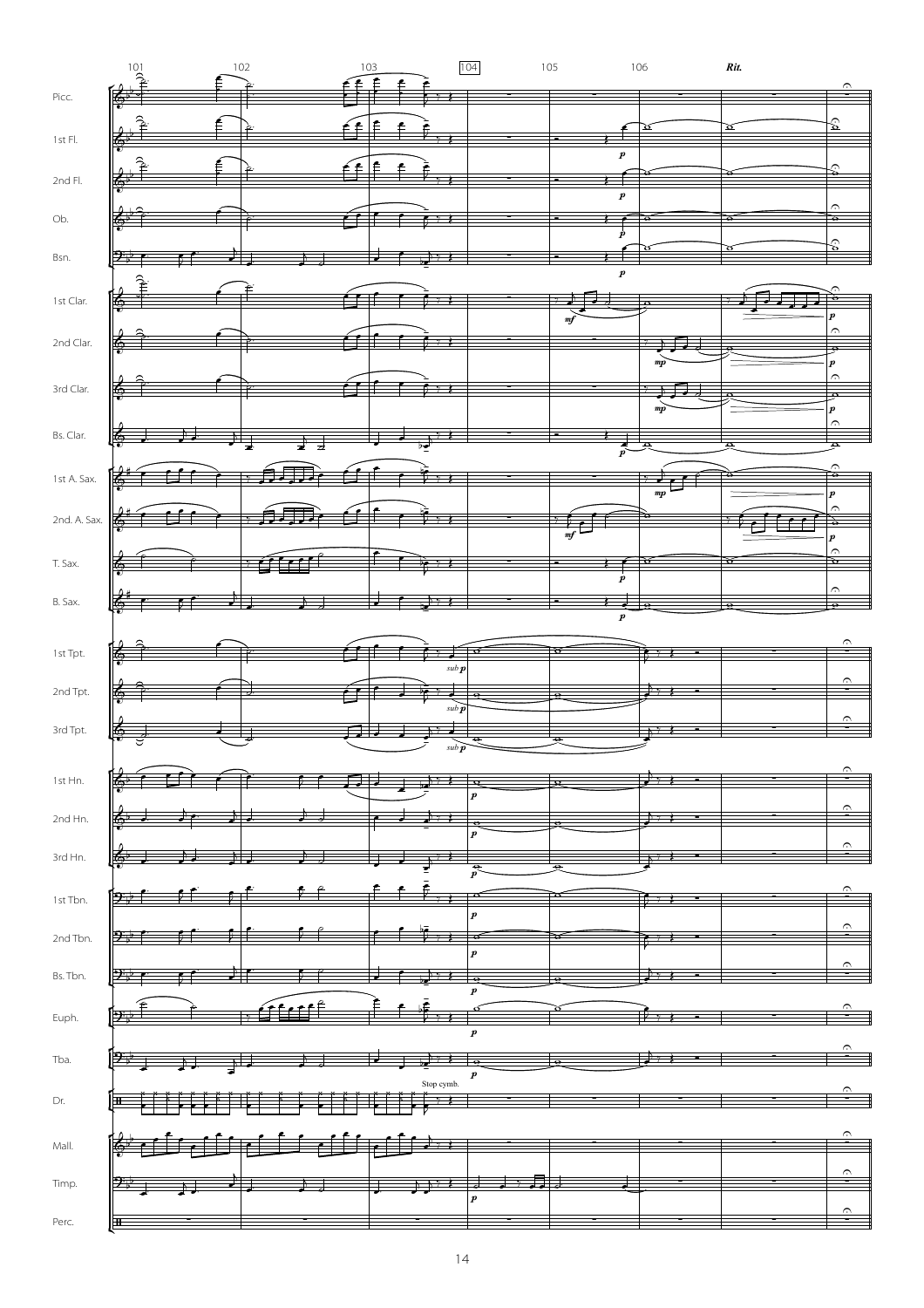|              |                         |                                          | Doodgraversfeest<br>109 <b>Moderato</b> [ $= 108$ ] |                             |                 |   |                                                         |                             | $112$         |                            |                                           | 113 |                                                                                     |    | 114              |        |               | 115 |   |                             |                                                         | 116 |        | 117 |                          |                                           | 118                         |                          |               | 119 |                             |  |
|--------------|-------------------------|------------------------------------------|-----------------------------------------------------|-----------------------------|-----------------|---|---------------------------------------------------------|-----------------------------|---------------|----------------------------|-------------------------------------------|-----|-------------------------------------------------------------------------------------|----|------------------|--------|---------------|-----|---|-----------------------------|---------------------------------------------------------|-----|--------|-----|--------------------------|-------------------------------------------|-----------------------------|--------------------------|---------------|-----|-----------------------------|--|
|              |                         |                                          |                                                     |                             |                 |   |                                                         |                             |               |                            |                                           |     |                                                                                     |    |                  |        |               |     |   |                             |                                                         |     |        |     |                          |                                           |                             |                          |               |     |                             |  |
|              | 6                       |                                          |                                                     |                             |                 |   |                                                         |                             |               |                            |                                           |     |                                                                                     |    |                  |        |               |     |   |                             |                                                         |     |        |     |                          |                                           |                             |                          |               |     |                             |  |
|              |                         |                                          |                                                     |                             |                 |   |                                                         |                             |               |                            |                                           |     |                                                                                     |    |                  |        |               |     |   |                             |                                                         |     |        |     |                          |                                           |                             |                          |               |     |                             |  |
|              |                         |                                          |                                                     |                             |                 |   |                                                         |                             |               |                            |                                           |     |                                                                                     |    |                  |        |               |     |   |                             |                                                         |     |        |     |                          |                                           |                             |                          |               |     |                             |  |
|              | ⊚                       |                                          |                                                     |                             |                 |   |                                                         |                             |               |                            |                                           |     |                                                                                     |    |                  |        |               |     |   |                             |                                                         |     |        |     |                          |                                           |                             |                          |               |     |                             |  |
|              | $\mathfrak{P}$          |                                          |                                                     |                             |                 |   |                                                         |                             |               |                            |                                           |     |                                                                                     |    |                  |        |               |     |   |                             |                                                         |     |        |     |                          |                                           |                             |                          |               |     |                             |  |
| 1st Clar.    | 6                       |                                          |                                                     |                             |                 |   |                                                         |                             |               |                            |                                           |     |                                                                                     |    |                  |        |               |     |   |                             |                                                         |     |        |     |                          |                                           |                             |                          |               |     |                             |  |
| 2nd Clar.    | 6                       |                                          |                                                     |                             |                 |   |                                                         |                             |               |                            |                                           |     |                                                                                     |    |                  |        |               |     |   |                             |                                                         |     |        |     |                          |                                           |                             |                          |               |     |                             |  |
| 3rd Clar.    | 6                       |                                          |                                                     |                             |                 |   |                                                         |                             |               |                            |                                           |     |                                                                                     |    |                  |        |               |     |   |                             |                                                         |     |        |     |                          |                                           |                             |                          |               |     |                             |  |
| Bs. Clar.    | 6                       |                                          |                                                     |                             |                 |   |                                                         |                             |               |                            |                                           |     |                                                                                     |    |                  |        |               |     |   |                             |                                                         |     |        |     |                          |                                           |                             |                          |               |     |                             |  |
| 1st A. Sax.  | €                       |                                          |                                                     |                             |                 |   |                                                         |                             |               |                            |                                           |     |                                                                                     |    |                  |        |               |     |   |                             |                                                         |     |        |     |                          |                                           |                             |                          |               |     |                             |  |
| 2nd. A. Sax. | 6                       |                                          |                                                     | $\rightarrow$               | $\rightarrow$   |   |                                                         |                             |               |                            |                                           |     |                                                                                     |    |                  |        |               |     | ⇉ |                             |                                                         |     |        |     |                          |                                           |                             |                          |               |     |                             |  |
|              | $\vec{\textbf{e}}$<br>⊕ |                                          |                                                     |                             |                 |   |                                                         |                             |               |                            |                                           |     |                                                                                     |    |                  |        |               |     | Ŧ |                             |                                                         |     |        |     |                          |                                           |                             |                          |               |     |                             |  |
|              | €                       |                                          |                                                     |                             |                 |   |                                                         |                             |               |                            |                                           |     |                                                                                     |    |                  |        |               |     |   |                             |                                                         |     |        |     | $\overline{\phantom{a}}$ |                                           |                             | $\rightarrow$ 1          |               |     |                             |  |
|              |                         | $\dot{m}p$                               |                                                     |                             |                 |   |                                                         |                             |               |                            |                                           |     |                                                                                     |    |                  |        |               |     |   |                             |                                                         |     |        |     |                          |                                           |                             |                          |               |     |                             |  |
| 1st Tpt.     | 6                       |                                          |                                                     |                             |                 |   |                                                         |                             |               |                            |                                           |     |                                                                                     |    |                  |        |               |     |   |                             |                                                         |     |        |     |                          |                                           |                             |                          |               |     |                             |  |
| 2nd Tpt.     | ❤                       |                                          |                                                     |                             |                 |   |                                                         |                             |               |                            |                                           |     |                                                                                     |    |                  |        |               |     |   |                             |                                                         |     |        |     |                          |                                           |                             |                          |               |     |                             |  |
| 3rd Tpt.     | 6                       |                                          |                                                     |                             |                 |   |                                                         |                             |               |                            |                                           |     |                                                                                     |    |                  |        |               |     |   |                             |                                                         |     |        |     |                          |                                           |                             |                          |               |     |                             |  |
| 1st Hn.      | $\overline{\bullet}$    | $\boldsymbol{p}$                         | 6:1:1:11                                            |                             |                 |   | $\rightarrow$ $\rightarrow$ $\rightarrow$ $\rightarrow$ |                             |               |                            |                                           |     | $\rightarrow$ $\rightarrow$ $\rightarrow$ $\rightarrow$ $\rightarrow$ $\rightarrow$ |    |                  | ₹      |               |     |   |                             | $\rightarrow$ $\rightarrow$ $\rightarrow$ $\rightarrow$ |     |        |     |                          |                                           |                             |                          |               |     |                             |  |
| 2nd Hn.      | $\mathbb{Q}^{\flat}$    | $\boldsymbol{p}$                         |                                                     | $\rightarrow$ $\rightarrow$ | $\rightarrow$ . |   |                                                         | $\rightarrow$ $\rightarrow$ | $\rightarrow$ |                            |                                           |     | $\rightarrow$ $\rightarrow$                                                         |    | $\rightarrow$ 1. |        | $\rightarrow$ |     | ₹ | $\rightarrow$ $\rightarrow$ | $\rightarrow$                                           |     |        |     | Ŧ                        | $\rightarrow$ $\rightarrow$ $\rightarrow$ | $\rightarrow$ $\rightarrow$ |                          | $\rightarrow$ |     |                             |  |
| 3rd Hn.      | ⊜                       | $\bar{p}$                                |                                                     |                             |                 |   |                                                         |                             | $\rightarrow$ |                            |                                           |     |                                                                                     |    |                  |        | ħΣ            |     |   |                             |                                                         |     |        |     |                          |                                           |                             | ∗                        |               |     |                             |  |
| 1st Tbn.     | $\mathcal{P}^+$         |                                          |                                                     |                             |                 |   |                                                         |                             |               | ⇉                          | $\overbrace{\phantom{aaaaa}}^{Solo}$<br>۴ |     |                                                                                     |    |                  |        |               |     |   |                             |                                                         |     |        |     |                          |                                           |                             |                          |               |     | Slow gliss<br>$\widehat{f}$ |  |
| 2nd Tbn.     | $2+$                    |                                          |                                                     |                             |                 |   |                                                         |                             |               | $\it mf$                   |                                           |     |                                                                                     |    |                  |        |               |     |   |                             |                                                         |     |        |     |                          |                                           |                             |                          |               |     |                             |  |
| Bs. Tbn.     | $2\,\rm{pc}$            |                                          |                                                     |                             |                 |   |                                                         |                             |               |                            |                                           |     |                                                                                     |    |                  |        |               |     |   |                             |                                                         |     |        |     |                          |                                           |                             | ⇁                        |               |     |                             |  |
|              |                         | $\dot{m}p$                               |                                                     |                             |                 |   |                                                         |                             |               | $1\,\mathrm{st}$ Tbn.<br>Ŧ | <u>≠</u>                                  | ৶   |                                                                                     |    |                  | 길      | , 7           |     |   |                             |                                                         |     |        |     |                          |                                           |                             |                          |               |     |                             |  |
|              | $\mathfrak{P}$          |                                          |                                                     |                             |                 |   |                                                         |                             |               |                            |                                           |     |                                                                                     |    |                  |        |               |     |   |                             |                                                         |     |        |     |                          |                                           |                             |                          |               |     |                             |  |
|              | $2_{\pm}$               | $\dot{m}p$                               |                                                     |                             |                 |   |                                                         |                             |               |                            |                                           |     |                                                                                     |    |                  |        |               |     |   |                             |                                                         |     |        |     | ⇁                        |                                           |                             | $\overline{\phantom{a}}$ |               |     |                             |  |
|              | 표                       |                                          |                                                     |                             |                 |   |                                                         |                             |               |                            |                                           |     |                                                                                     |    |                  |        |               |     |   |                             |                                                         |     |        |     |                          |                                           |                             |                          |               |     |                             |  |
|              | $\mathbb{C}^2$          |                                          |                                                     |                             |                 |   |                                                         |                             |               |                            |                                           |     |                                                                                     |    |                  |        |               |     |   |                             |                                                         |     |        |     |                          |                                           |                             |                          |               |     |                             |  |
|              | $\mathfrak{P}$          |                                          |                                                     |                             |                 |   |                                                         |                             |               |                            |                                           |     |                                                                                     |    |                  |        |               |     |   |                             |                                                         |     |        |     |                          |                                           |                             |                          |               |     |                             |  |
|              | Œ                       | B.D., very dry<br>≢₹<br>$\boldsymbol{p}$ |                                                     |                             | $\Box$          | ÷ | $\exists$                                               |                             |               |                            |                                           |     | ∃≢                                                                                  | ╶┸ |                  | $\Box$ | ÷             |     | ⊟ |                             | ┙┢                                                      |     | $\Box$ |     | $\Box$                   | ∃ ∤                                       |                             | $\pm$                    | Ξ             |     |                             |  |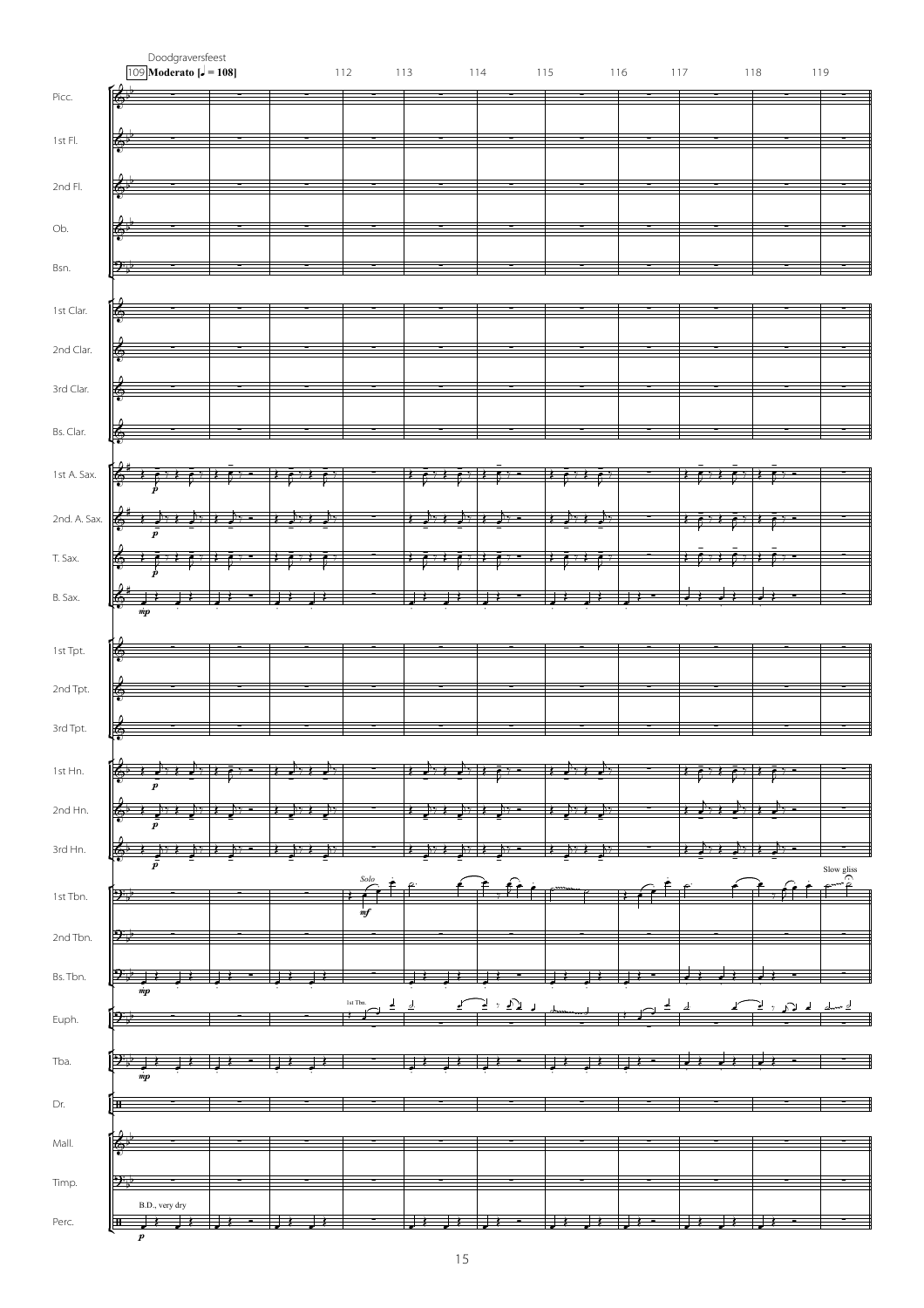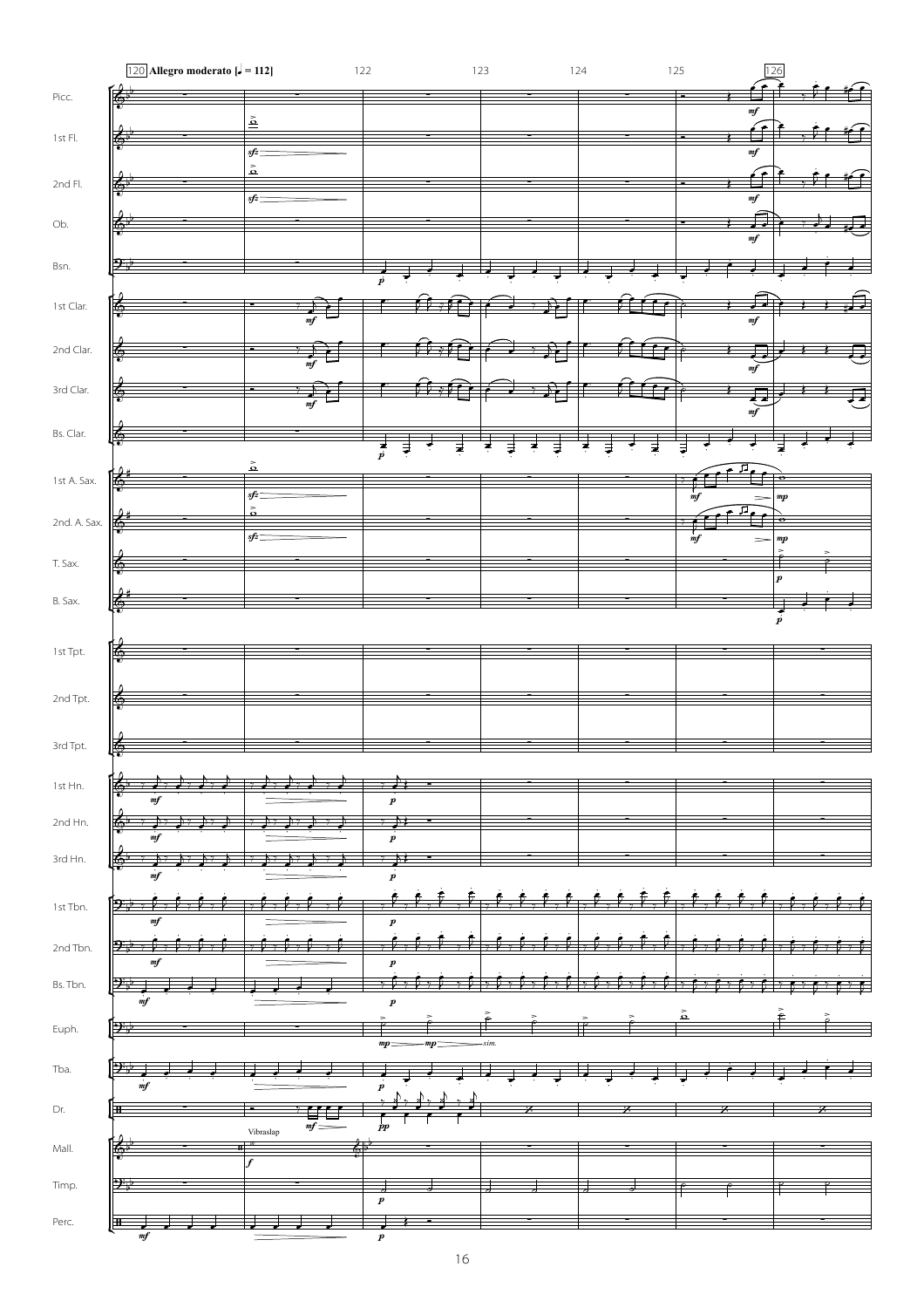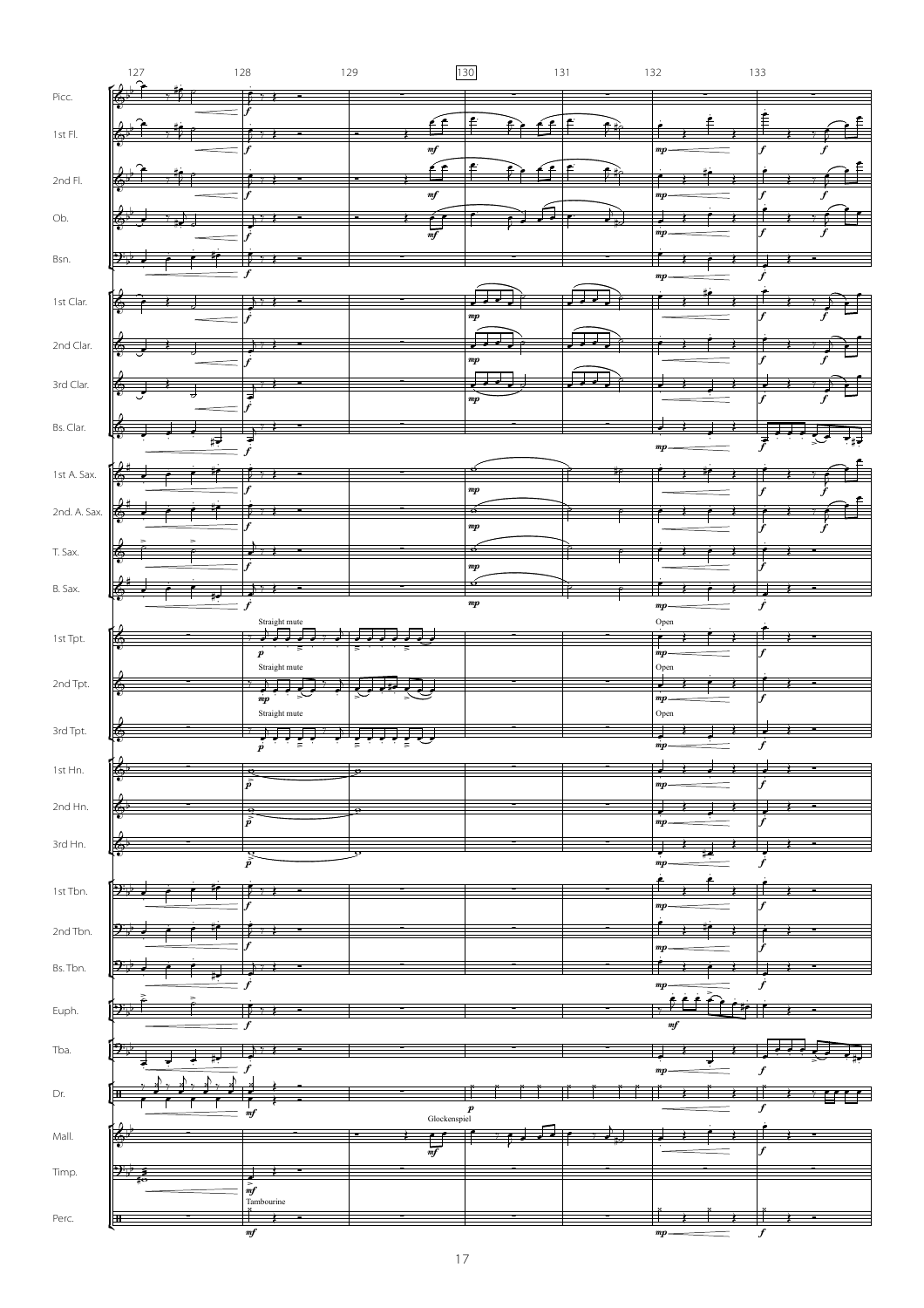|              | 134                                                                          | 135                          | 136               | 137                                                            |                          | 138        | 139 |
|--------------|------------------------------------------------------------------------------|------------------------------|-------------------|----------------------------------------------------------------|--------------------------|------------|-----|
| Picc.        | <del>∲</del>                                                                 |                              |                   |                                                                |                          |            |     |
| 1st Fl.      | $\frac{2}{6}$                                                                |                              | $ \hat{f} $       | $f$ if $f$ is a set of $f$                                     |                          |            |     |
| 2nd Fl.      | $\delta$                                                                     | 皇王                           | ÊÊ                | <u>FEFF</u>                                                    |                          |            |     |
| Ob.          | €                                                                            | ۵r                           | $\mathbf{r}$      | $\epsilon$ . The set of $\epsilon$<br>$\overline{\phantom{a}}$ | $\Box$                   | ヺ          |     |
| Bsn.         | $2\frac{1}{2}$                                                               |                              |                   |                                                                |                          |            |     |
| 1st Clar.    | $\epsilon$                                                                   |                              |                   |                                                                |                          |            |     |
| 2nd Clar.    | ∲                                                                            |                              |                   |                                                                | $\overline{\phantom{a}}$ | <u>, 7</u> |     |
| 3rd Clar.    | $\overline{\varphi}$                                                         |                              |                   | $\overline{\phantom{a}}$                                       | <del>する</del>            | "∍         |     |
| Bs. Clar.    | ķ.<br>$\overline{\overline{H}}_{\hspace{-0.5pt}m\hspace{-0.5pt}f}$<br>₹<br>↴ | ₹                            | Į<br>Ţ<br>ţ<br>ţ  | Ţ<br>ţ<br>₹                                                    | ţ                        | ₹          | ₹   |
| 1st A. Sax.  | 俸                                                                            |                              | $\frac{1}{2}$     | <u>fift</u>                                                    | Éf                       |            |     |
| 2nd. A. Sax. | 古                                                                            | ≄                            |                   | $\mathfrak{t}$ i                                               |                          |            |     |
| T. Sax.      | ≸<br>$\frac{1}{m}$                                                           | $\frac{1}{\sqrt{2}}$<br>sim. | $\overline{\rho}$ |                                                                |                          |            |     |
| B. Sax.      | €<br>$\frac{1}{m}$                                                           |                              | ₹                 | Ų<br>₹                                                         |                          |            |     |
| 1st Tpt.     | ∲                                                                            |                              |                   | $\frac{1}{\gamma}$                                             | Open                     | g.<br>mf   |     |
| 2nd Tpt.     | 6                                                                            |                              |                   |                                                                |                          |            |     |
| 3rd Tpt.     | ⊕                                                                            |                              |                   |                                                                |                          |            |     |
| $1$ st Hn.   | ∲<br>mp                                                                      |                              |                   |                                                                |                          |            |     |
| 2nd Hn.      | $\circ$<br>$\binom{mp}{2}$                                                   |                              |                   |                                                                | $\boldsymbol{f}$         |            |     |
| 3rd Hn.      | €<br>тp                                                                      |                              |                   |                                                                | $\hat{f}$                |            |     |
| $1$ st Tbn.  | $9+$<br>m f                                                                  |                              |                   |                                                                |                          |            |     |
| 2nd Tbn.     | <del>)</del><br>m f                                                          |                              |                   |                                                                |                          |            |     |
| Bs. Tbn.     | m f                                                                          |                              |                   |                                                                |                          |            |     |
| Euph.        | 9∌                                                                           | sim.                         |                   | <u>هَ</u>                                                      |                          |            |     |
| Tba.         | mf                                                                           |                              |                   |                                                                |                          |            |     |
| Dr.          | H                                                                            |                              |                   |                                                                |                          |            |     |
| Mall.        | 6                                                                            |                              |                   |                                                                |                          |            |     |
| Timp.        | $\mathfrak{P}$<br>$\boldsymbol{p}$                                           |                              |                   |                                                                |                          |            |     |
| Perc.        | 正                                                                            |                              |                   |                                                                |                          |            |     |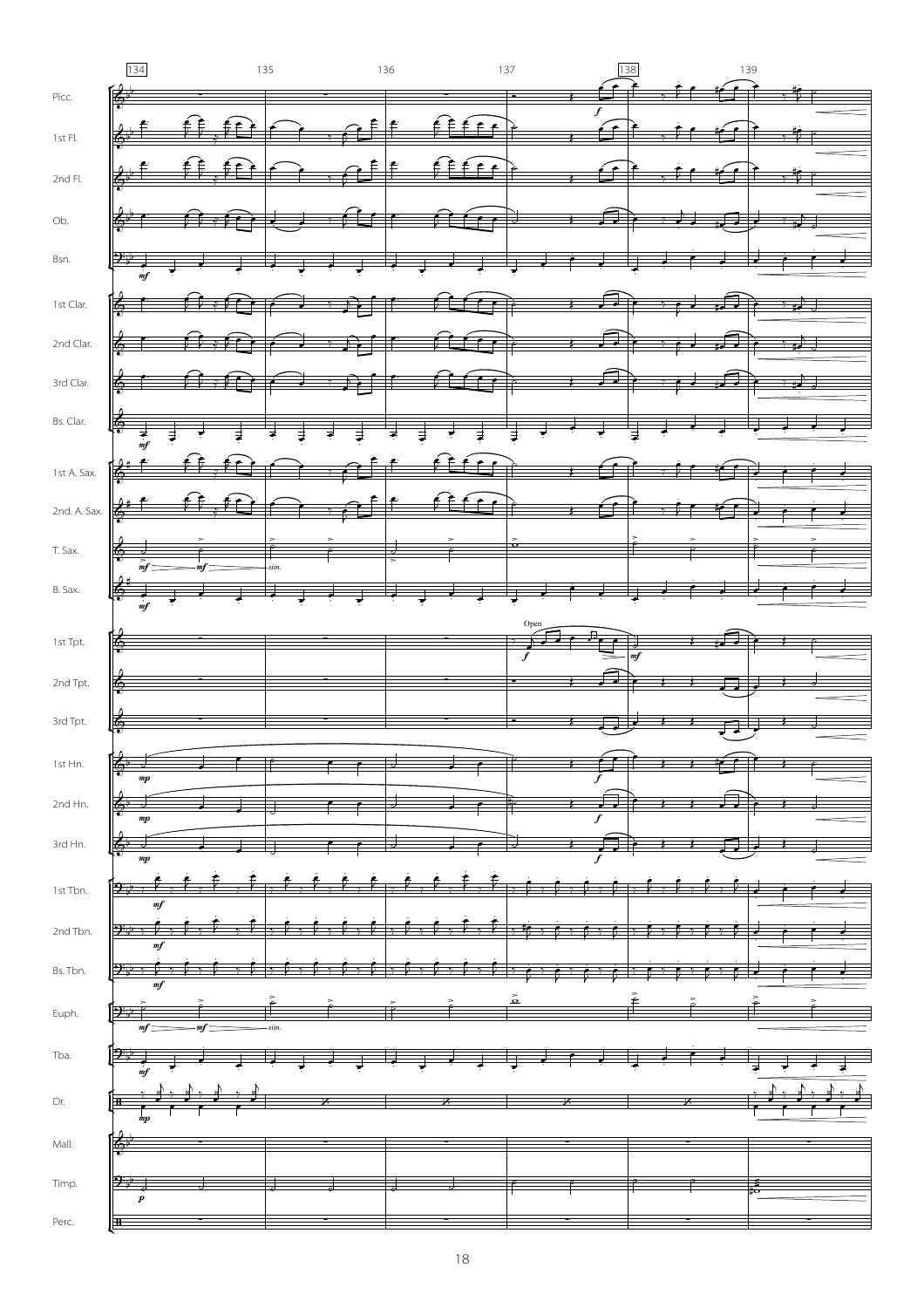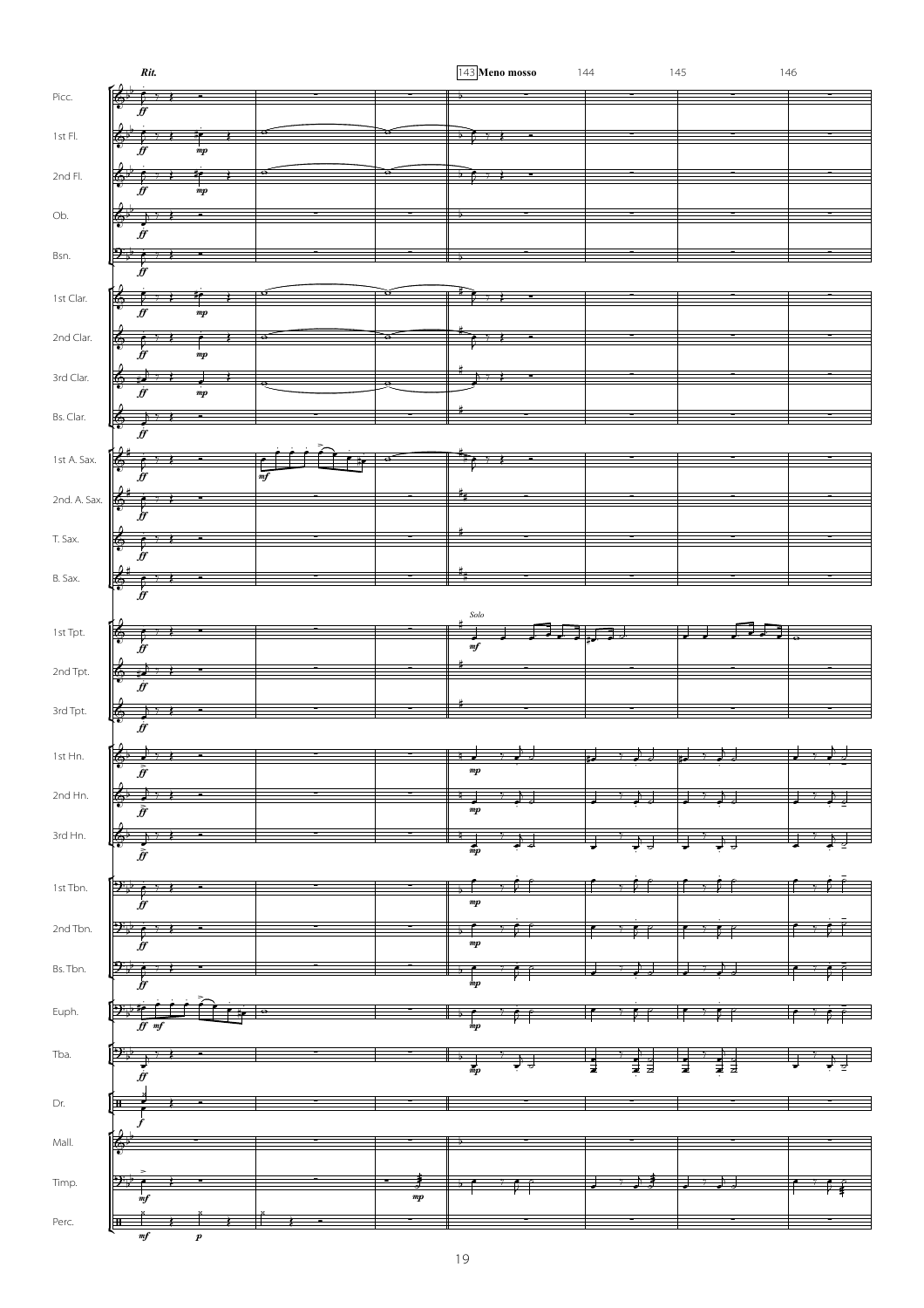| $\boxed{147}$ Accel.                                                                                             |                                            |                                                                                                                        | [151] Vivace $[3] = 152$ ]                                      |                          | 153<br>154                    |               |
|------------------------------------------------------------------------------------------------------------------|--------------------------------------------|------------------------------------------------------------------------------------------------------------------------|-----------------------------------------------------------------|--------------------------|-------------------------------|---------------|
| 6                                                                                                                |                                            |                                                                                                                        | 自主性自<br>£<br>€                                                  |                          | €                             | $\triangleq$  |
| $\overline{\mathbb{Q}}$                                                                                          |                                            |                                                                                                                        | <u>r frier fr</u><br>₽                                          |                          | ∰ Ê<br>₤<br>£<br>$\mathbf{f}$ | $\triangleq$  |
|                                                                                                                  |                                            |                                                                                                                        | $f$ leggiero<br><u>r frim fr</u><br>₽<br>€                      |                          | ≸€€<br>₿<br>₽<br>₿            | $\triangleq$  |
| $\Phi$                                                                                                           |                                            |                                                                                                                        | $f$ leggiero                                                    |                          |                               |               |
| $\overline{\mathbb{C}}$                                                                                          |                                            |                                                                                                                        | $f$ leggiero                                                    | $\overline{\phantom{a}}$ |                               |               |
| Э,                                                                                                               |                                            |                                                                                                                        |                                                                 |                          |                               |               |
| 軬                                                                                                                |                                            |                                                                                                                        | ┋                                                               | r le                     |                               |               |
| mf                                                                                                               |                                            |                                                                                                                        | $f$ leggiero                                                    |                          |                               |               |
| $\phi^*$<br>2nd Clar.<br>$\frac{1}{\frac{1}{m_f}}$                                                               |                                            |                                                                                                                        | <b>116</b><br>$f$ leggiero                                      |                          |                               |               |
| $\phi^*$<br>mf                                                                                                   |                                            |                                                                                                                        | −<br>$\sim$                                                     |                          |                               |               |
|                                                                                                                  |                                            |                                                                                                                        | $f$ leggiero                                                    |                          |                               |               |
|                                                                                                                  |                                            |                                                                                                                        |                                                                 |                          |                               |               |
| $\frac{1}{2}$<br>64<br>1st A. Sax.<br>$\it mf$                                                                   |                                            |                                                                                                                        | 6 P<br>$\boldsymbol{m}\boldsymbol{p}$                           |                          |                               |               |
| 2nd. A. Sax.<br>6<br>m f                                                                                         |                                            |                                                                                                                        | $\mathfrak{f} \mathfrak{f}$<br>$\frac{1}{mp}$                   |                          |                               | ਿੰ            |
| 畚                                                                                                                |                                            |                                                                                                                        | $\mathfrak{p}$ $\mathfrak{p}$                                   |                          |                               |               |
| m f                                                                                                              |                                            |                                                                                                                        | $\frac{1}{mp}$                                                  |                          |                               |               |
| $\frac{1}{\frac{1}{m_f}}$                                                                                        |                                            |                                                                                                                        | ۴<br>$\overline{\mathfrak{h}^{\mathfrak{e}}}$<br>$\frac{1}{mp}$ |                          |                               | 乊             |
| $\rightarrow$<br>–•<br>$\overline{\phantom{a}}$                                                                  | $\rightarrow$                              |                                                                                                                        |                                                                 |                          |                               |               |
|                                                                                                                  |                                            |                                                                                                                        |                                                                 |                          |                               |               |
| $\frac{1}{\frac{1}{m_f}}$                                                                                        | →                                          |                                                                                                                        |                                                                 |                          |                               |               |
| ₹₹<br>$\dot{\mathit{mf}}$                                                                                        |                                            |                                                                                                                        |                                                                 |                          |                               |               |
| $\overrightarrow{J}$ , $\overrightarrow{J}$<br>$\rightarrow$ ))<br>16                                            | $\frac{1}{2}$ , $\frac{1}{2}$              | $\frac{1}{\frac{1}{2} \cdot \frac{1}{2} \cdot \frac{1}{2}}$<br>∙<br>چ                                                  | 11777777                                                        |                          |                               |               |
| $\rightarrow$ , $\rightarrow$<br>∲                                                                               | $\rightarrow$<br>$\Box$                    |                                                                                                                        | $\sqrt{2}$ , $\sqrt{2}$ , $\sqrt{2}$                            | すね                       | $f'$ is finite                |               |
|                                                                                                                  |                                            | $\frac{1}{\frac{1}{2} \cdot \frac{1}{2} \cdot \frac{1}{2}}$                                                            |                                                                 |                          |                               |               |
| է∲                                                                                                               |                                            | $\begin{array}{c}\n\overrightarrow{f} \\ \overrightarrow{f} \\ \overrightarrow{f}\n\end{array}$<br>$\ddot{\ddot{\xi}}$ | J, J, J, J                                                      |                          |                               |               |
| $\uparrow \uparrow \uparrow \uparrow \uparrow \uparrow \uparrow \uparrow \uparrow \uparrow \uparrow$<br> 2, 1, 1 |                                            | $\ddot{\cdot}$                                                                                                         |                                                                 | fr                       |                               |               |
|                                                                                                                  | $\it mf$                                   |                                                                                                                        |                                                                 | ffri                     |                               |               |
| $2+1$<br>$\rightarrow$ 0 $^{\circ}$<br>2nd Tbn.                                                                  | $\rightarrow$ 6 $^{16}$<br>$\overline{mf}$ | $\ddot{\phantom{1}}$                                                                                                   |                                                                 |                          |                               |               |
| ユー<br>$^7$ 6 $^{\circ}$                                                                                          | mf                                         | ĊĖ                                                                                                                     |                                                                 |                          |                               |               |
| ∣भ्र<br>$\rightarrow$ $5$ $\in$                                                                                  | 76f<br>$\rightarrow$ 6                     |                                                                                                                        |                                                                 |                          | ₽                             | $\gamma$ $=$  |
|                                                                                                                  |                                            | $\frac{1}{\frac{df}{}}$                                                                                                | $\it mp$                                                        |                          |                               |               |
| ∣≫                                                                                                               |                                            | $\frac{1}{\sqrt{2}}$                                                                                                   | Ų                                                               | ई≹                       |                               | $\frac{1}{2}$ |
| ≖                                                                                                                |                                            |                                                                                                                        | <del>׀֖֖֖֖֖֖֖֖֖֖֖֖֖֖֟֟֟֟֕֟֟֟֟֟֟֕֕֕֕֕֕</del><br>׀ <del>֟</del>   |                          |                               | z             |
| $\Phi$                                                                                                           |                                            |                                                                                                                        | $\dot{m}p$                                                      |                          |                               |               |
|                                                                                                                  |                                            |                                                                                                                        |                                                                 |                          |                               |               |
| $\mathcal{P}_{\mathbb{R}}$<br>$\Box$ $\Box$<br>766                                                               | —े ह                                       |                                                                                                                        | $\frac{1}{\eta f}$                                              |                          |                               | م م           |
| ⊫                                                                                                                |                                            |                                                                                                                        |                                                                 |                          |                               |               |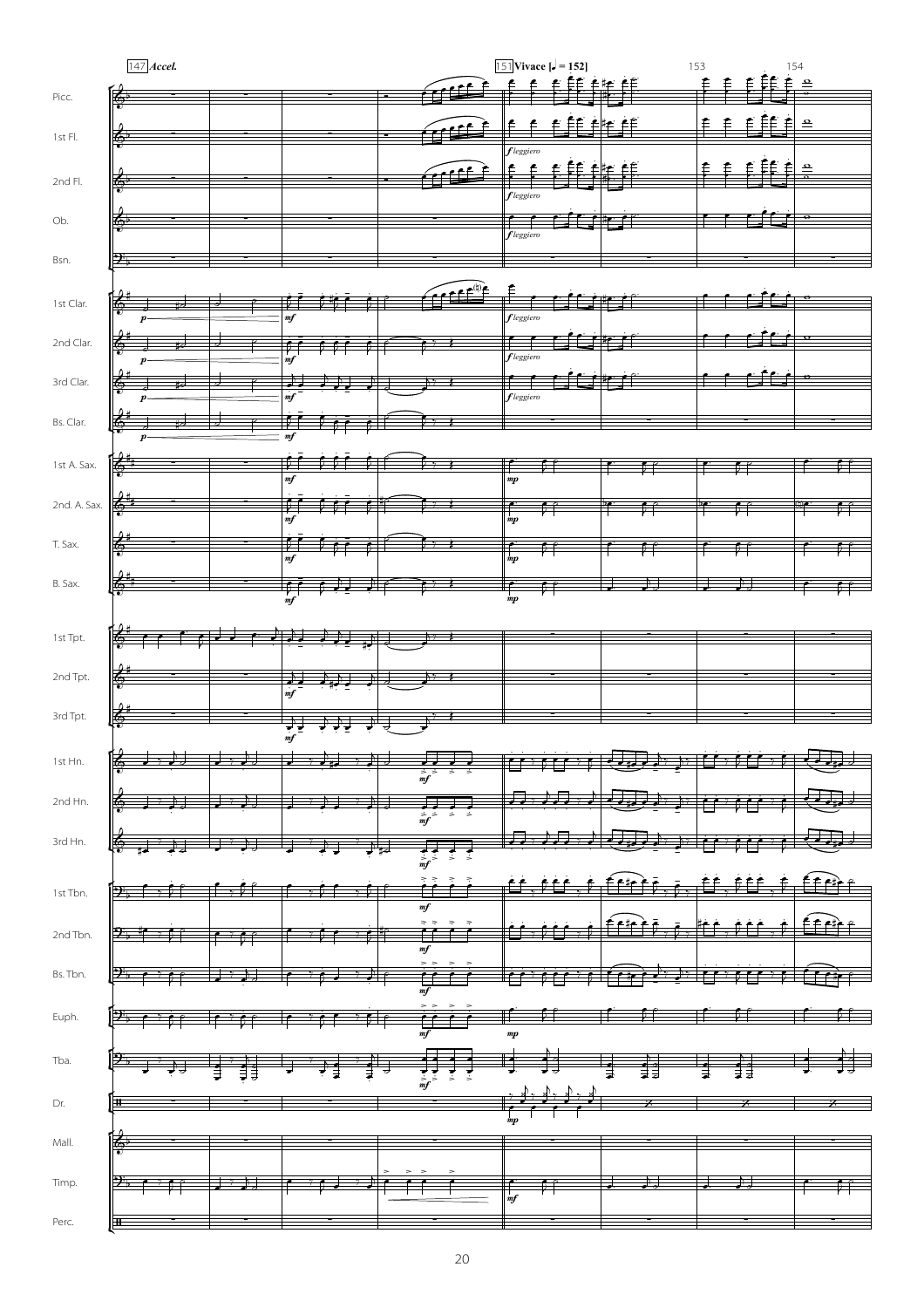|              | 155                                    | 156             | 157                        | 158                               | [159] Poco a poco accel.                                                                                                                                                                                                                                                                                                                                                                                                                      |
|--------------|----------------------------------------|-----------------|----------------------------|-----------------------------------|-----------------------------------------------------------------------------------------------------------------------------------------------------------------------------------------------------------------------------------------------------------------------------------------------------------------------------------------------------------------------------------------------------------------------------------------------|
| Picc.        | 6                                      |                 |                            |                                   |                                                                                                                                                                                                                                                                                                                                                                                                                                               |
|              |                                        |                 |                            | ff                                |                                                                                                                                                                                                                                                                                                                                                                                                                                               |
|              |                                        |                 | 车特                         |                                   |                                                                                                                                                                                                                                                                                                                                                                                                                                               |
| 1st Fl.      |                                        |                 |                            | ff<br>$\boldsymbol{f}$            |                                                                                                                                                                                                                                                                                                                                                                                                                                               |
|              |                                        |                 |                            |                                   |                                                                                                                                                                                                                                                                                                                                                                                                                                               |
| 2nd Fl.      |                                        |                 |                            | $\mathcal{F}_{\mathcal{L}}$<br>ff |                                                                                                                                                                                                                                                                                                                                                                                                                                               |
|              |                                        |                 |                            |                                   |                                                                                                                                                                                                                                                                                                                                                                                                                                               |
| Ob.          | 6                                      |                 |                            | ff                                | $\boldsymbol{f}$                                                                                                                                                                                                                                                                                                                                                                                                                              |
|              | <u>9.</u>                              |                 |                            |                                   |                                                                                                                                                                                                                                                                                                                                                                                                                                               |
| Bsn.         |                                        |                 | mf                         |                                   | $_{mf}$                                                                                                                                                                                                                                                                                                                                                                                                                                       |
|              |                                        |                 |                            |                                   |                                                                                                                                                                                                                                                                                                                                                                                                                                               |
| 1st Clar.    |                                        |                 |                            |                                   |                                                                                                                                                                                                                                                                                                                                                                                                                                               |
|              |                                        |                 |                            | $\boldsymbol{f}$<br>ff            |                                                                                                                                                                                                                                                                                                                                                                                                                                               |
| 2nd Clar.    | 6                                      |                 |                            |                                   |                                                                                                                                                                                                                                                                                                                                                                                                                                               |
|              |                                        |                 |                            |                                   | $\boldsymbol{f}$                                                                                                                                                                                                                                                                                                                                                                                                                              |
| 3rd Clar.    | 6                                      |                 |                            |                                   |                                                                                                                                                                                                                                                                                                                                                                                                                                               |
|              |                                        |                 |                            |                                   | $\boldsymbol{f}$                                                                                                                                                                                                                                                                                                                                                                                                                              |
| Bs. Clar.    | $\epsilon$                             |                 |                            |                                   | ₹                                                                                                                                                                                                                                                                                                                                                                                                                                             |
|              |                                        |                 | mf                         |                                   | mf                                                                                                                                                                                                                                                                                                                                                                                                                                            |
| 1st A. Sax.  | 6                                      |                 |                            |                                   |                                                                                                                                                                                                                                                                                                                                                                                                                                               |
|              |                                        |                 |                            | $\boldsymbol{f}$<br>ff            |                                                                                                                                                                                                                                                                                                                                                                                                                                               |
| 2nd. A. Sax. | $\frac{2}{5}$                          |                 |                            |                                   |                                                                                                                                                                                                                                                                                                                                                                                                                                               |
|              | mf                                     |                 | m f                        |                                   |                                                                                                                                                                                                                                                                                                                                                                                                                                               |
| T. Sax.      | $\overline{\bullet}$<br>$\bullet$      | $\bullet$       |                            |                                   |                                                                                                                                                                                                                                                                                                                                                                                                                                               |
|              | m f                                    |                 | $\int\limits_{mf}$         | ff                                | $\frac{1}{m}$                                                                                                                                                                                                                                                                                                                                                                                                                                 |
| B. Sax.      | $\frac{2}{9}$<br>$\overline{\bullet}$  | o               | $\int\limits_{mf}$         |                                   |                                                                                                                                                                                                                                                                                                                                                                                                                                               |
|              | $\overline{\mathit{mf}}$               |                 |                            | jf                                | $\frac{1}{\frac{1}{m f}}$                                                                                                                                                                                                                                                                                                                                                                                                                     |
|              | €                                      |                 |                            |                                   |                                                                                                                                                                                                                                                                                                                                                                                                                                               |
| $1$ st Tpt.  |                                        |                 | $\frac{1}{m}$              | ff                                | $\frac{1}{mp}$                                                                                                                                                                                                                                                                                                                                                                                                                                |
|              |                                        |                 |                            |                                   |                                                                                                                                                                                                                                                                                                                                                                                                                                               |
| 2nd Tpt.     | $\zeta$                                |                 | ≠<br>mf                    |                                   | ≢<br>$\frac{1}{mp}$                                                                                                                                                                                                                                                                                                                                                                                                                           |
|              |                                        |                 |                            |                                   |                                                                                                                                                                                                                                                                                                                                                                                                                                               |
| 3rd Tpt.     | 6                                      |                 | इ<br>$\dot{\mathit{mf}}$ – | ff                                | $\frac{1}{\dot{m}p}$                                                                                                                                                                                                                                                                                                                                                                                                                          |
|              | r 2                                    |                 | $\overline{\cdot}$ .       |                                   | $\overline{\phantom{a}}$ , $\overline{\phantom{a}}$ , $\overline{\phantom{a}}$ , $\overline{\phantom{a}}$ , $\overline{\phantom{a}}$ , $\overline{\phantom{a}}$ , $\overline{\phantom{a}}$ , $\overline{\phantom{a}}$ , $\overline{\phantom{a}}$ , $\overline{\phantom{a}}$ , $\overline{\phantom{a}}$ , $\overline{\phantom{a}}$ , $\overline{\phantom{a}}$ , $\overline{\phantom{a}}$ , $\overline{\phantom{a}}$ , $\overline{\phantom{a}}$ |
| 1st Hn.      | ⊕                                      | <del>2773</del> | $\frac{1}{m}$              | $\dot{\vec{y}}$                   |                                                                                                                                                                                                                                                                                                                                                                                                                                               |
|              |                                        |                 |                            |                                   | $\sqrt{np}$                                                                                                                                                                                                                                                                                                                                                                                                                                   |
| 2nd Hn.      | 6                                      |                 |                            | Ĥ                                 |                                                                                                                                                                                                                                                                                                                                                                                                                                               |
|              |                                        |                 |                            |                                   | $\dot{m}$                                                                                                                                                                                                                                                                                                                                                                                                                                     |
| 3rd Hn.      | $\frac{1}{2}$                          |                 |                            |                                   |                                                                                                                                                                                                                                                                                                                                                                                                                                               |
|              |                                        |                 |                            | Ĵf                                | $\equiv \frac{1}{mp}$                                                                                                                                                                                                                                                                                                                                                                                                                         |
| $1$ st Tbn.  | 9,                                     |                 | f.<br>峅<br>÷               |                                   |                                                                                                                                                                                                                                                                                                                                                                                                                                               |
|              |                                        |                 |                            | ff                                | m f                                                                                                                                                                                                                                                                                                                                                                                                                                           |
| 2nd Tbn.     | ウェ                                     |                 |                            |                                   |                                                                                                                                                                                                                                                                                                                                                                                                                                               |
|              |                                        |                 |                            | ij                                | m f                                                                                                                                                                                                                                                                                                                                                                                                                                           |
| Bs. Tbn.     |                                        |                 |                            |                                   |                                                                                                                                                                                                                                                                                                                                                                                                                                               |
|              |                                        |                 |                            | jf                                | $\dot{\mathit{mf}}$                                                                                                                                                                                                                                                                                                                                                                                                                           |
| Euph.        | $\mathcal{P}_\mathcal{F}$<br>$\bullet$ |                 |                            |                                   |                                                                                                                                                                                                                                                                                                                                                                                                                                               |
|              |                                        |                 |                            | ff                                | m f                                                                                                                                                                                                                                                                                                                                                                                                                                           |
| Tba.         | $\mathbf{2}_{\flat}$                   |                 |                            |                                   |                                                                                                                                                                                                                                                                                                                                                                                                                                               |
|              |                                        |                 | ⋣                          |                                   | $\dot{\mathit{mf}}$                                                                                                                                                                                                                                                                                                                                                                                                                           |
|              |                                        |                 |                            | ff                                |                                                                                                                                                                                                                                                                                                                                                                                                                                               |
| Dr.          | Œ                                      |                 |                            | z                                 |                                                                                                                                                                                                                                                                                                                                                                                                                                               |
|              |                                        |                 |                            | $f$ Vibraslap                     | $\mathbf{m}$                                                                                                                                                                                                                                                                                                                                                                                                                                  |
| Mall.        | $\overline{\bullet}$                   |                 |                            | ∎⊟⊁<br>$\boldsymbol{f}$           |                                                                                                                                                                                                                                                                                                                                                                                                                                               |
|              |                                        |                 |                            |                                   |                                                                                                                                                                                                                                                                                                                                                                                                                                               |
| Timp.        | ソリ                                     | 3               |                            |                                   | $\frac{1}{mp}$                                                                                                                                                                                                                                                                                                                                                                                                                                |
|              |                                        |                 |                            |                                   |                                                                                                                                                                                                                                                                                                                                                                                                                                               |
| Perc.        | 표                                      |                 |                            |                                   |                                                                                                                                                                                                                                                                                                                                                                                                                                               |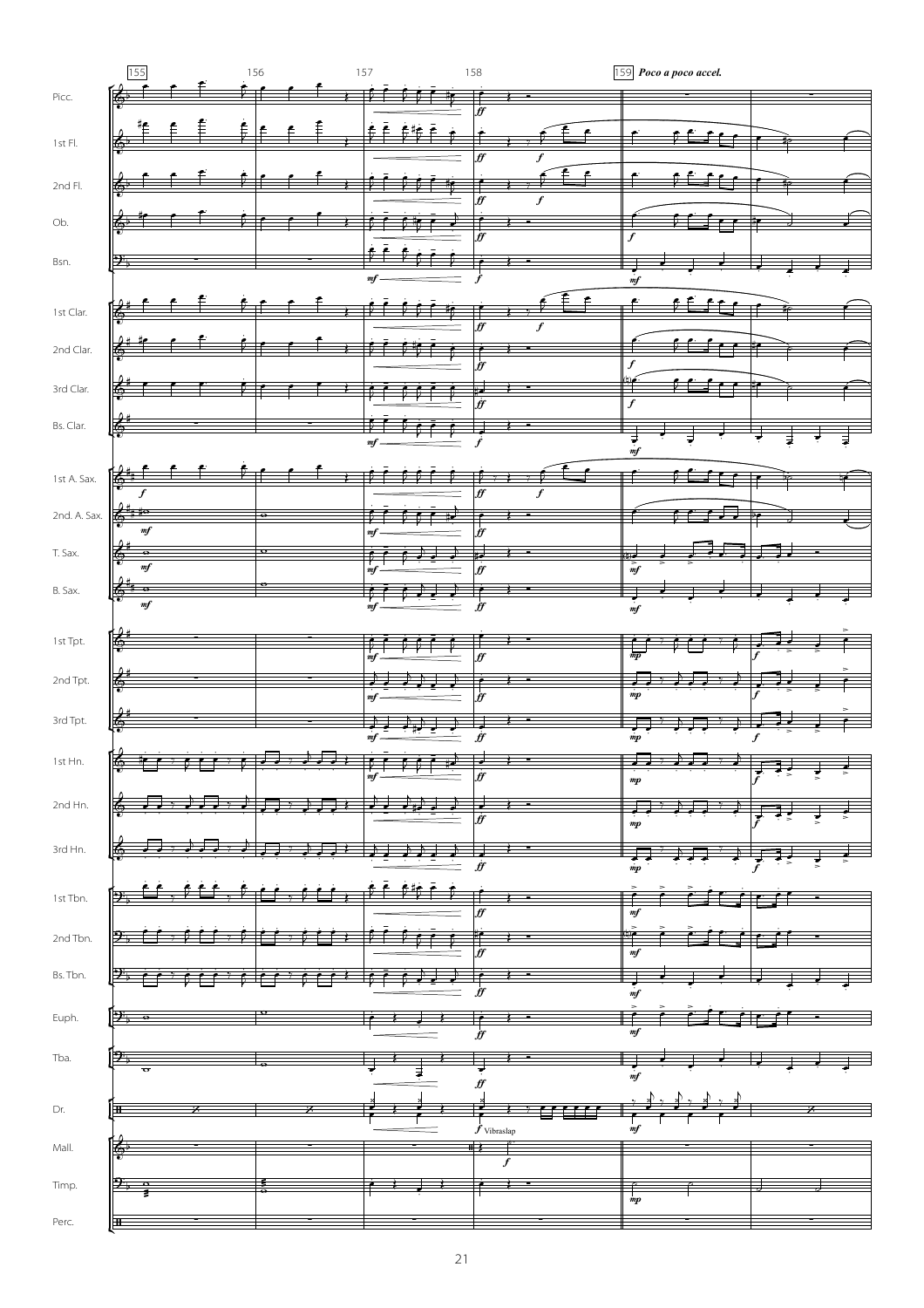|              | 161                                                    | 162                        | 163                            | 164                 | 165           |              | $[166]$ 2nd time $[3] = 178]$               |                   |
|--------------|--------------------------------------------------------|----------------------------|--------------------------------|---------------------|---------------|--------------|---------------------------------------------|-------------------|
| Picc.        | €                                                      |                            |                                |                     |               |              |                                             |                   |
| 1 st Fl.     | 6                                                      |                            |                                |                     |               | ⊆            | ff                                          |                   |
| 2nd Fl.      | 6                                                      |                            |                                |                     |               | $\cdots$     |                                             |                   |
| Ob.          | 6<br>$\oplus$                                          |                            |                                |                     |               |              | $f\hspace{-0.1cm}f$<br>f f                  |                   |
| Bsn.         | 2,                                                     |                            |                                |                     |               |              |                                             |                   |
| 1st Clar.    |                                                        |                            |                                |                     |               | $\leftarrow$ | ₽                                           |                   |
| 2nd Clar.    | ♦                                                      |                            |                                |                     |               | r Frit       | $f\hspace{-0.1cm}f$<br>$\overline{\bullet}$ |                   |
| 3rd Clar.    | 6                                                      |                            |                                | 住<br>عاترا          | ۳             | rrret<br>←   | mf<br>$\overline{\bullet}$                  | ∯<br>₹            |
| Bs. Clar.    | 俸                                                      |                            |                                |                     |               |              | $\frac{1}{m}$                               | $\check{\bar{f}}$ |
|              |                                                        |                            |                                |                     |               |              |                                             | ₹                 |
| 1st A. Sax.  | $\frac{1}{6}$                                          |                            |                                |                     |               | حوحوا        | ff                                          |                   |
| 2nd. A. Sax. | $\phi$ :                                               |                            |                                | $\bigoplus$<br>موما | مزامرا        |              | $\dot{f}$                                   |                   |
| T. Sax.      | 蓐                                                      |                            |                                |                     |               |              | $\frac{>}{\alpha}$<br>mf                    | ff                |
| B. Sax.      | €                                                      |                            |                                |                     |               |              |                                             |                   |
| 1st Tpt.     | $\ell$<br>J J<br>mp                                    | $\cdot$ ) $\Box$ $\cdot$ ) | ∙<br>mp                        |                     |               |              |                                             |                   |
| 2nd Tpt.     | 偉                                                      |                            |                                |                     |               |              |                                             | r tr              |
| 3rd Tpt.     | mр<br>€                                                |                            | mp<br>$\overline{\phantom{a}}$ | ر ر                 |               |              |                                             |                   |
| 1st Hn.      | ∲                                                      | ₹<br>⋥                     | $\boldsymbol{m}$<br>⋣          |                     |               | J            | $\mathbf{\Omega}$                           |                   |
| 2nd Hn.      | $_{\it mp}$<br>ó                                       | $\tilde{f}$                |                                |                     |               |              | т <del>у</del><br>$\mathbf{\Omega}$         | IJ                |
|              | mр                                                     |                            |                                |                     |               |              | $\frac{2}{m}$                               | ∯                 |
| 3rd Hn.      | $\epsilon$<br>$_{mp}$                                  |                            |                                |                     |               | ≢            | $\stackrel{\sim}{\mathit{mf}}$              | ff                |
| 1st Tbn.     | יל                                                     | ≏<br>æ                     | $\sqrt{np}$                    |                     |               | 丰            |                                             | <u># 12</u>       |
| 2nd Tbn.     | ン。                                                     |                            | $\it mp$                       |                     | $\rightarrow$ |              |                                             | ≐                 |
| Bs. Tbn.     | フ                                                      |                            |                                |                     |               |              |                                             |                   |
| Euph.        | $\mathbf{\mathfrak{p}}$                                |                            |                                |                     |               | $\geq$       | f f                                         |                   |
| Tba.         | ン                                                      |                            |                                |                     |               |              |                                             |                   |
| Dr.          | Ŧ                                                      | 7.                         |                                |                     |               |              | f                                           |                   |
|              |                                                        |                            |                                |                     |               |              | Glockenspiel                                |                   |
| Mall.        | $\overline{\Phi}$<br>$\mathfrak{D}_{\overline{\flat}}$ |                            |                                |                     |               |              |                                             |                   |
| Timp.        |                                                        |                            |                                |                     |               |              | Tambourine                                  |                   |
| Perc.        | X                                                      |                            |                                |                     |               |              | $\rightarrow$<br>$\cdot$<br>$\it mf$        |                   |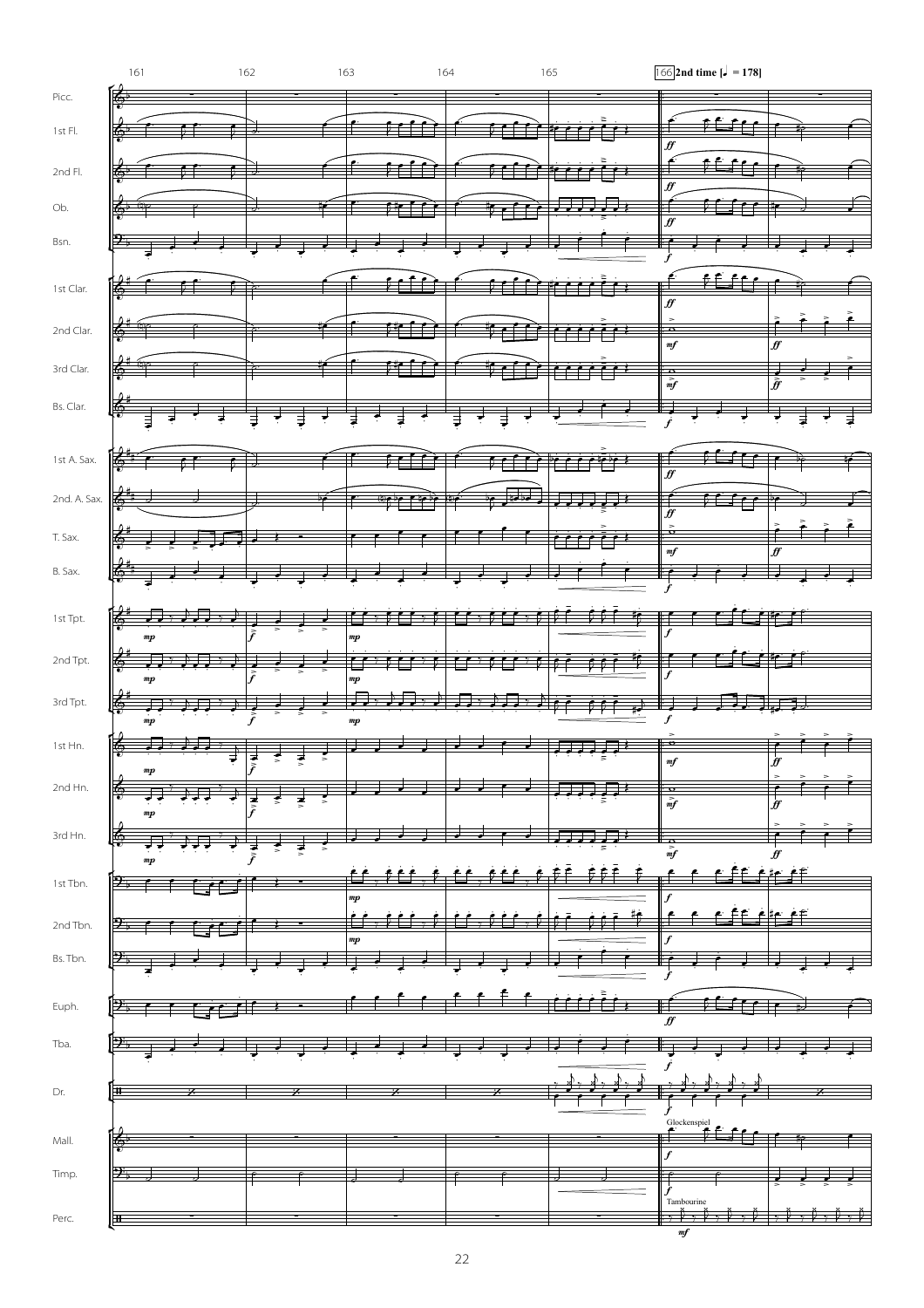|              | 168                            | 169<br>170               | 171                              |                  |                          | 2.                   |                                                                         |
|--------------|--------------------------------|--------------------------|----------------------------------|------------------|--------------------------|----------------------|-------------------------------------------------------------------------|
| Picc.        | 嚕                              |                          |                                  |                  |                          |                      |                                                                         |
|              |                                | f f                      |                                  |                  |                          |                      |                                                                         |
|              |                                | π≃                       | €<br>許手手                         | f<br>墏           |                          | 墏                    |                                                                         |
| 1st Fl.      | 6                              |                          |                                  |                  |                          |                      |                                                                         |
|              |                                |                          |                                  |                  |                          |                      | f f<br>$_{mp}$                                                          |
|              |                                |                          |                                  |                  | <u>Le lie e e e</u>      |                      |                                                                         |
| 2nd Fl.      |                                |                          |                                  |                  |                          |                      |                                                                         |
| Ob.          |                                |                          |                                  |                  | $\overline{\phantom{a}}$ |                      | ؞                                                                       |
|              | 6                              |                          |                                  |                  |                          |                      | ∯                                                                       |
| Bsn.         | 2,                             |                          |                                  |                  |                          |                      | $\overline{\cdot}$                                                      |
|              |                                |                          |                                  |                  |                          |                      |                                                                         |
|              | $\mathcal{L}^1$                |                          |                                  |                  |                          |                      |                                                                         |
| $1$ st Clar. |                                |                          |                                  |                  |                          |                      | ∯                                                                       |
|              |                                |                          |                                  |                  |                          |                      |                                                                         |
| 2nd Clar.    | $\frac{2}{6}$                  |                          |                                  |                  |                          |                      | ÷.                                                                      |
|              | mf                             | ff                       |                                  |                  |                          |                      | $\widehat{\cdot}$                                                       |
| 3rd Clar.    | $\frac{2}{\sqrt{2}}$           |                          |                                  |                  |                          |                      | Ŧ                                                                       |
|              | mf                             |                          |                                  |                  |                          |                      | ff                                                                      |
| Bs. Clar.    | 食                              |                          |                                  |                  |                          | $\sigma$             |                                                                         |
|              |                                |                          |                                  |                  |                          |                      | İf                                                                      |
| 1st A. Sax.  |                                |                          | $(p, p)$ e Phebe                 | $(\uparrow)$     |                          |                      | $\overline{\mathbb{Q}}$ $\overline{\mathbb{P}}$ $\overline{\mathbb{Q}}$ |
|              |                                |                          |                                  |                  |                          |                      | jf                                                                      |
|              |                                |                          | (h, h)                           |                  |                          |                      | $\frac{\omega}{\sqrt{2}}$                                               |
| 2nd. A. Sax. | $\overline{\bullet}$           |                          |                                  |                  |                          |                      |                                                                         |
|              |                                |                          |                                  |                  |                          |                      |                                                                         |
| T. Sax.      | ⊯<br>mf                        | ff                       |                                  |                  |                          |                      | Ĥ                                                                       |
|              |                                |                          |                                  |                  |                          |                      | $\widehat{\mathbb{F}}$                                                  |
| B. Sax.      | €                              |                          |                                  |                  |                          |                      | jf                                                                      |
|              |                                |                          |                                  |                  |                          |                      |                                                                         |
| 1 st Tpt.    | 偉                              |                          |                                  |                  | 华                        |                      | Ì                                                                       |
|              |                                |                          |                                  |                  |                          |                      | $f\hspace{-0.1cm}f$                                                     |
|              |                                |                          |                                  |                  |                          |                      | ∩<br>∓                                                                  |
| 2nd Tpt.     | 臺                              |                          |                                  |                  |                          |                      | İf                                                                      |
|              |                                |                          |                                  |                  |                          |                      |                                                                         |
| 3rd Tpt.     | €                              |                          |                                  |                  | 五真                       |                      | t                                                                       |
|              |                                |                          |                                  |                  |                          |                      | İf                                                                      |
| $1$ st Hn.   | o<br>$\overline{\bullet}$      |                          |                                  | $\mathbf \sigma$ |                          |                      |                                                                         |
|              | mf                             | $\overline{\check{f}^f}$ | $\it mf$                         |                  |                          |                      | $\overline{\vec{y}}$                                                    |
| $2$ nd Hn.   |                                |                          | $\overline{\bullet}$             | $\circ$          | J.,                      | ₹<br>⋥               | $\widehat{\cdot}$<br>$\overline{\phantom{a}}$                           |
|              | $\overline{\mathbb{P}}$<br>m f | $\bar{\tilde{f}}$        | $\it mf$                         |                  |                          |                      |                                                                         |
|              |                                |                          |                                  |                  |                          |                      | İf<br>؞                                                                 |
| 3rd Hn.      | €<br>$\frac{16}{\pi f}$        |                          |                                  |                  |                          |                      | $\rightarrow$                                                           |
|              |                                | $\check{\tilde{f}}$      | $\stackrel{\text{>}}{\text{m}}f$ |                  |                          |                      | $\geq$                                                                  |
| 1st Tbn.     | 9                              |                          |                                  |                  |                          |                      | $\frac{1}{\sqrt{2}}$                                                    |
|              |                                |                          |                                  |                  |                          |                      | $\dot{ \mathcal{H}}$                                                    |
| 2nd Tbn.     | ヲ                              |                          |                                  |                  | ∗                        | $\frac{2}{\sqrt{2}}$ | è<br>$\overline{\phantom{0}}$                                           |
|              |                                |                          |                                  |                  |                          |                      | jf                                                                      |
| Bs. Tbn.     | $\mathbf{P}_1$                 |                          |                                  |                  |                          |                      | $\hat{\phantom{a}}$<br><del></del>                                      |
|              |                                |                          |                                  |                  |                          |                      | Ĥ                                                                       |
|              |                                |                          |                                  |                  |                          |                      | $\hat{\mathbf{r}}$                                                      |
| Euph.        |                                |                          |                                  |                  |                          |                      | $f\hspace{-0.1cm}f$                                                     |
|              |                                |                          |                                  |                  |                          |                      | ⌒                                                                       |
| Tba.         |                                |                          |                                  |                  |                          |                      | ₹                                                                       |
|              |                                |                          |                                  |                  |                          |                      | Ĥ                                                                       |
| Dr.          | Œ<br>Ϋ.                        |                          |                                  |                  |                          | ,,,,                 |                                                                         |
|              |                                |                          |                                  |                  |                          |                      |                                                                         |
| Mall.        | 6                              |                          |                                  |                  |                          |                      | ؞                                                                       |
|              |                                |                          |                                  |                  |                          |                      | $\hat{c}$                                                               |
| Timp.        | $\mathcal{P}_\mathbb{F}$       |                          |                                  |                  | å                        | 종                    | $\overline{f}_{\hspace{-0.1em}f\hspace{-0.1em}f}$                       |
|              |                                |                          |                                  |                  |                          |                      |                                                                         |
| Perc.        | 표                              |                          |                                  |                  |                          |                      |                                                                         |